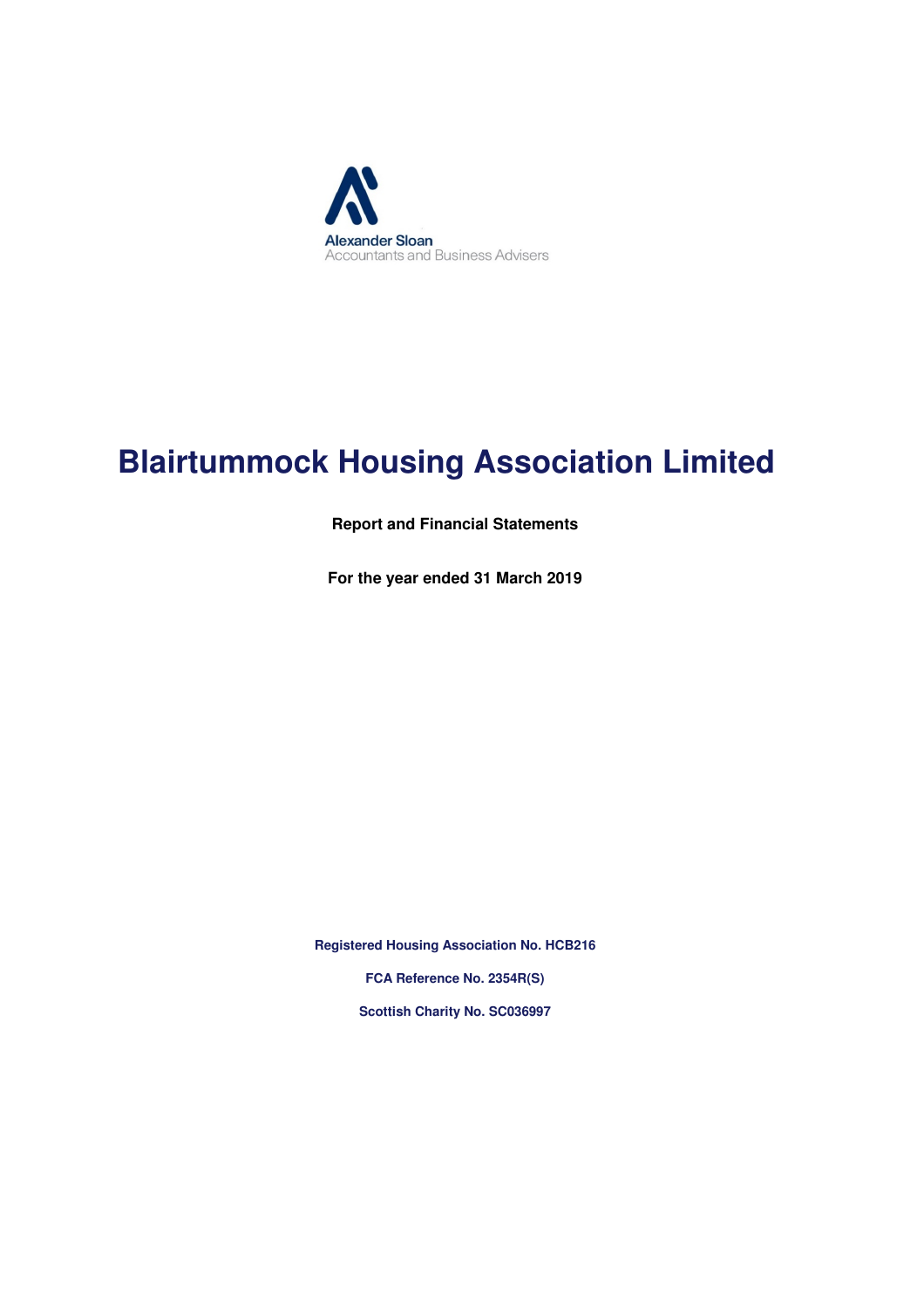## **CONTENTS**

|                                                              | Page      |
|--------------------------------------------------------------|-----------|
| MEMBERS OF THE MANAGEMENT COMMITTEE, EXECUTIVES AND ADVISERS | 1         |
| REPORT OF THE MANAGEMENT COMMITTEE                           | $2 - 5$   |
| REPORT BY THE AUDITORS ON CORPORATE GOVERNANCE MATTERS       | 6         |
| <b>REPORT OF THE AUDITORS</b>                                | $7 - 8$   |
| STATEMENT OF COMPREHENSIVE INCOME                            | 9         |
| STATEMENT OF FINANCIAL POSITION                              | 10        |
| <b>STATEMENT OF CASH FLOWS</b>                               | 11        |
| STATEMENT OF CHANGES IN EQUITY                               | 12        |
| NOTES TO THE FINANCIAL STATEMENTS                            | $13 - 32$ |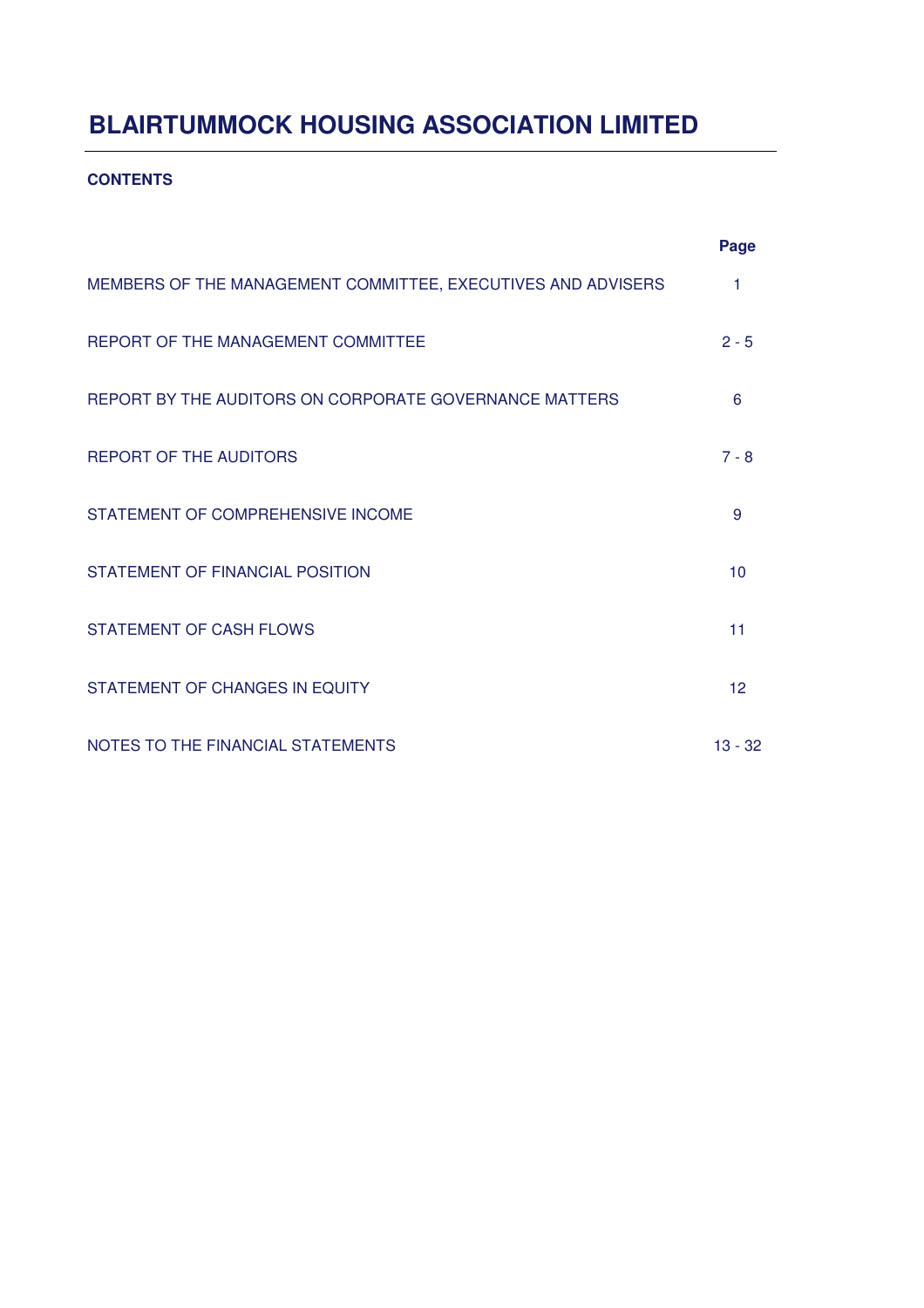## **MANAGEMENT COMMITTEE, EXECUTIVES AND ADVISERS YEAR ENDED 31 MARCH 2019**

### **MANAGEMENT COMMITTEE**

Margaret Pirrie **Chairperson**<br>Patricia Aitken **Chairperson**<br>Secretary from Catherine Black Elizabeth McGill Tracey Slaven Yvonne Crockert John Wilkie Andrea McLachlan Lisa Hotchkiss Gary Wood Thomas Smith Mary Catherine Mulligan (Deceased April 2019)

Secretary from April 2019<br>Treasurer

## **EXECUTIVE OFFICERS**

Jacqui O'Rourke Director

## **REGISTERED OFFICE**

45 Boyndie Street Glasgow G34 9JL

### **EXTERNAL AUDITORS INTERNAL AUDITORS**

Alexander Sloan<br>Accountants & Business Advisers<br>Accountants & Business Advisers<br>Accountants & Bi 180 St Vincent Street<br>Glasgow Glasgow Gasgow Glasgow Glasgow<br>G2 5SG G2 5SG

#### **BANKERS**

Clydesdale Bank plc 47 Main Street Ballieston Glasgow G68 6SQ

#### **SOLICITORS**

TC Young 7 West George Street Glasgow G2 1BA G1 3PE

Accountants & Business Advisers<br>180 St Vincent Street G2 5SG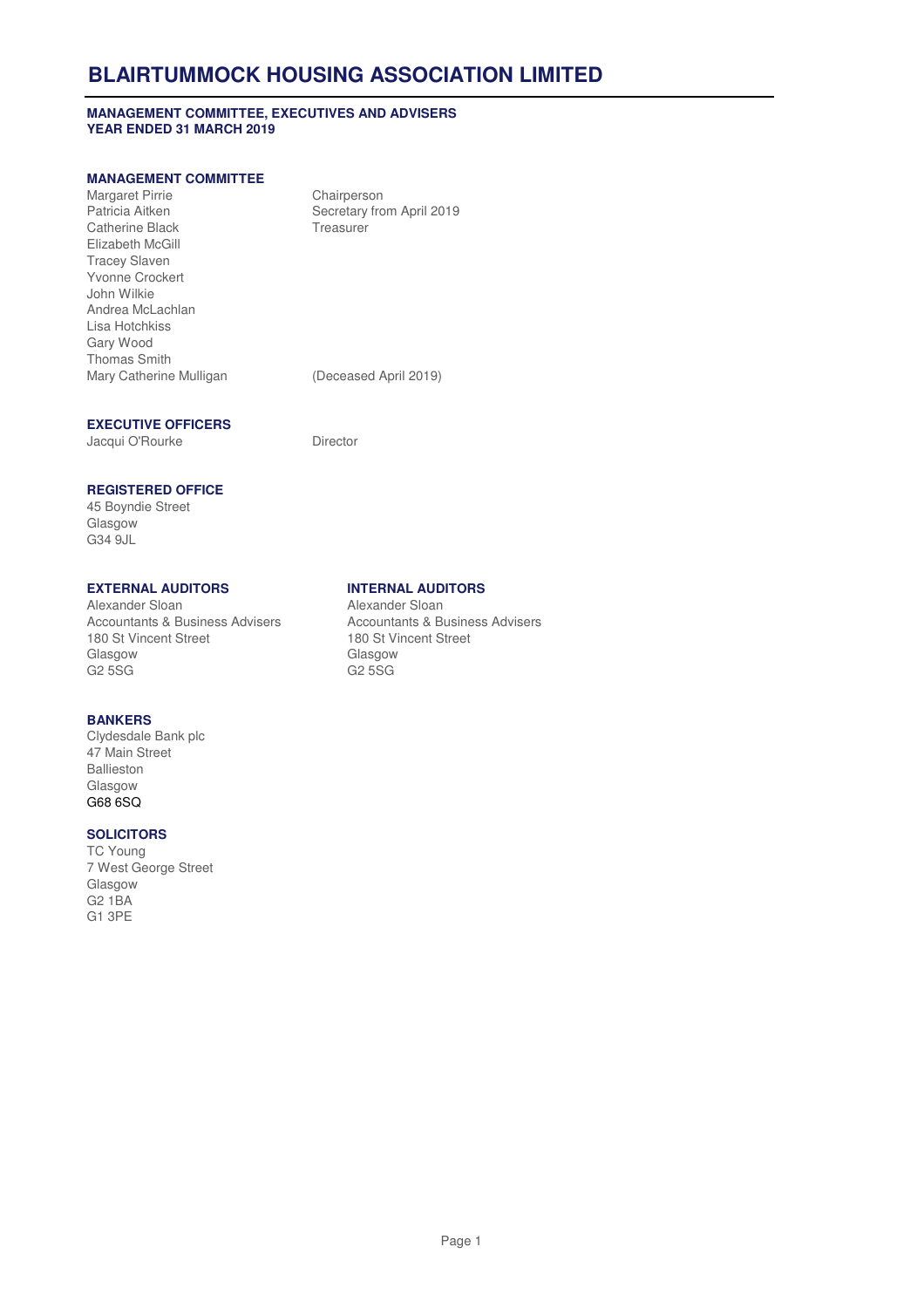## **REPORT OF THE MANAGEMENT COMMITTEE FOR THE YEAR ENDED 31 MARCH 2019**

The Management Committee presents its report and the Financial Statements for the year ended 31 March 2019.

## **Legal Status**

The Association is a registered non-profit making organisation under the Co-operative and Community Benefit Societies Act 2014 No.2354R(S). The Association is governed under its Rule Book. The Association is a registered Scottish Charity with the charity number SC036997.

## **Principal Activities**

The principal activities of the Association are the provision and management of affordable rented accommodation.

1. providing, constructing, improving and managing land, accommodation and associated facilities and providing care;

2. providing or arranging home maintenance, repair and improvement services and providing facilities and services for the benefit of such people either exclusively for them or together with other persons;

3. undertaking any activities which are charitable, allowed under section 58 of the Housing (Scotland) Act 2001, including any statutory amendment or re enactment of the provisions of this section from time to time being in force and;

4. carrying on any other charitable activities permitted to registered social landlords from time to time.

## **Review of Business and Future Developments**

The year to the 31 March 2019 has been a very busy period for the Association as we completed another backcourt modernisation, which included improving bin provision, incorporating bulk storage, seating and drying areas. We also commenced a programme of kitchen and boiler replacement, which will continue into 2019/20.

We also began a programme of replacing smoke and heat alarms, to meet the requirements of the new legislation and this will also continue throughout 2019/20 till we are 100% compliant.

The Management Committee of Blairtummock Housing Association continues to monitor all areas of the business, retains close control of the financial affairs and has reviewed investments and loans to ensure that the Association receives the best return for its investment in light of current low interest rates. The Management Committee regularly reviews the medium and long term financial projections to ensure the viability of the organisation. This resulted in the Association paying off two loans earlier than planned.

Staff constantly monitor costs to ensure we are receiving value for money in relation to all aspects of the business. The Management Committee also ensure that the covenants which we agreed with our lenders are monitored and complied with.

The Management Committee reviewed the Business Plan and have agreed our Resource Plans for 2019/20 and will continue to review and monitor the 30 year plan to ensure that our homes are maintained to a high standard.

Staff have been closely monitoring the impact of Universal Credit/Welfare Reforms and have been reporting on this to the Management Committee. The Association also increased the provision of Welfare Rights during 2018/19 to assist tenants who are facing financial difficulties.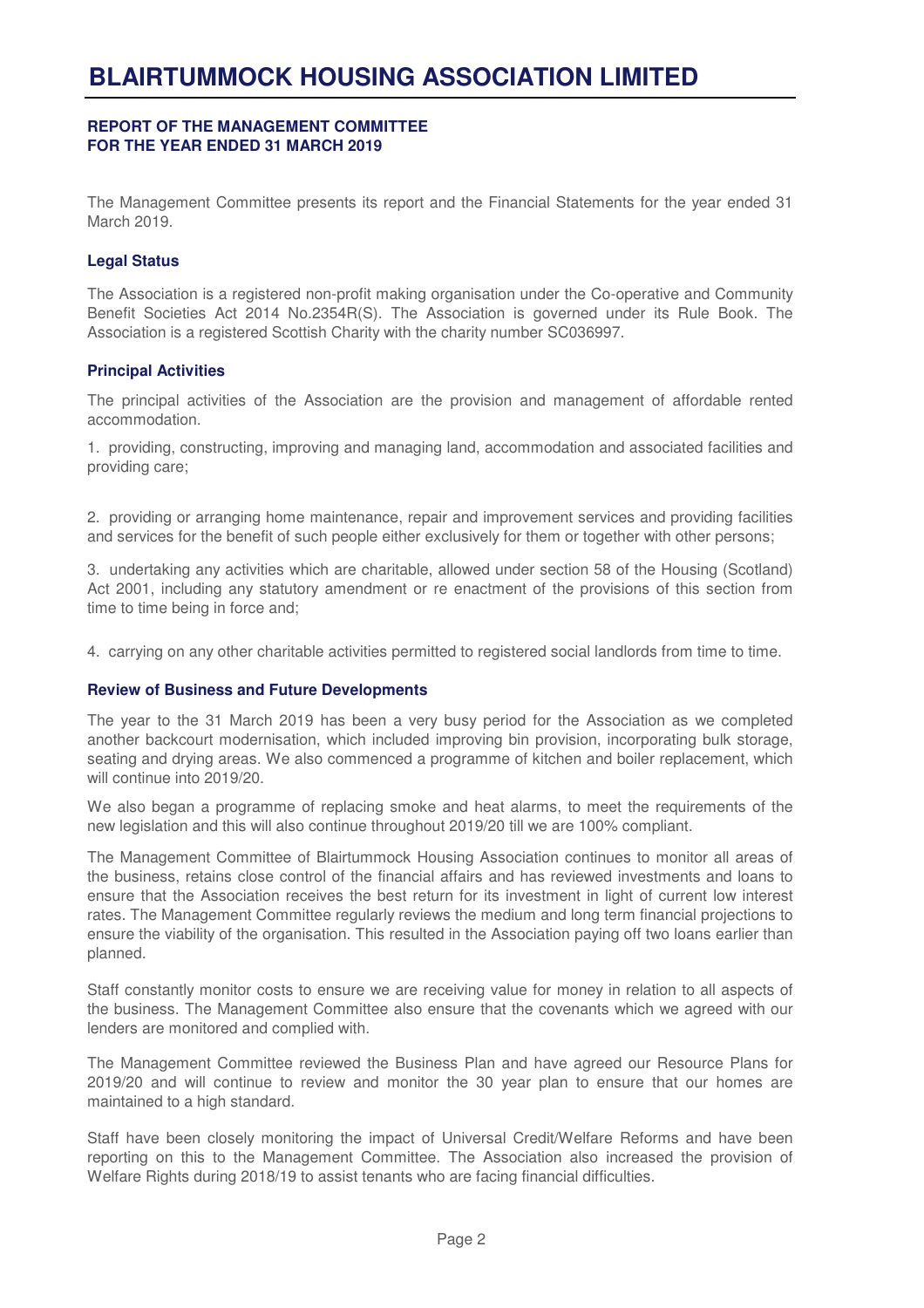## **REPORT OF THE MANAGEMENT COMMITTEE FOR THE YEAR ENDED 31 MARCH 2019**

## **Review of Business and Future Developments (Continued)**

Despite the challenges we have continued to achieve positive outcomes including:

- 99.7% customer satisfaction with our repairs service;
- Void loss of 0.11%;
- Current rent arrears 2.65%;
- Provision of starter packs and decoration vouchers;
- Handyperson service.

February 2019 was the Association's 30th birthday and we have commenced a series of events to celebrate, these will continue throughout 2019 and involve all our residents.

The Management Committee has also complied with all Scottish Housing Regulator, OSCR and FCA requirements.

The members of the Management Committee are of the opinion that the state of financial affairs of Blairtummock Housing Association are satisfactory. The surplus for the year is £533,417 and our net assets now stand at £9,668,536.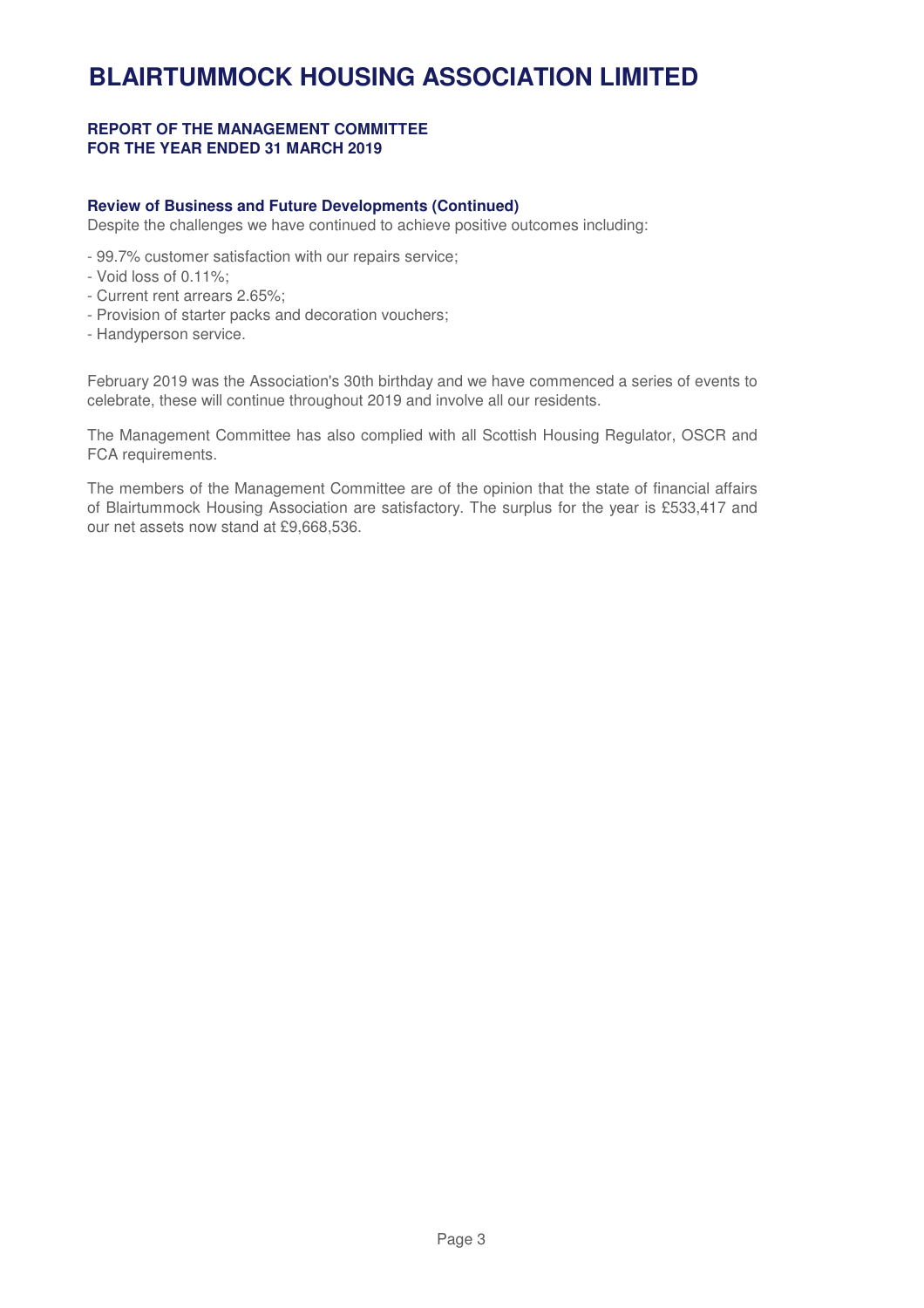## **REPORT OF THE MANAGEMENT COMMITTEE FOR THE YEAR ENDED 31 MARCH 2019**

## **Management Committee and Executive Officers**

The members of the Management Committee and the Executive Officers are listed on Page 1.

Each member of the Management Committee holds one fully paid share of £1 in the Association. The Executive Officers hold no interest in the Association's share capital and, although not having the legal status of Directors, they act as Executives within the authority delegated by the Management Committee.

The members of the Management Committee are also Trustees of the Charity. Members of the Management Committee are appointed by the members at the Association's Annual General Meeting.

## **Statement of Management Committee's Responsibilities**

The Co-operative and Community Benefit Act 2014 requires the Management Committee to prepare Financial Statements for each financial year which give a true and fair view of the state of affairs of the Association and of the surplus or deficit of the Association for that period. In preparing those Financial Statements, the Management Committee is required to:-

- select suitable accounting policies and then apply them consistently;
- make judgements and estimates that are reasonable and prudent;
- state whether applicable accounting standards have been followed, subject to any material departures disclosed and explained in the Financial Statements;
- prepare the Financial Statements on the going concern basis unless it is inappropriate to presume that the Association will continue in business;
- prepare a statement on Internal Financial Control.

The Management Committee is responsible for keeping proper accounting records which disclose with reasonable accuracy at any time the financial position of the Association and to enable them to: ensure that the Financial Statements comply with the Co-operative and Community Benefit Societies Act 2014, the Housing (Scotland) Act 2010 and the Determination of Accounting Requirements - 2019. They are also responsible for safeguarding the assets of the Association and hence for taking reasonable steps for the prevention and detection of fraud and other irregularities. It is also responsible for ensuring the Association's suppliers are paid promptly.

The Management Committee must in determining how amounts are presented within items in the income and expenditure account and balance sheet, have regard to the substance of the reported transaction or arrangement, in accordance with generally accepted accounting practices.

In so far as the Management Committee are aware:

- There is no relevant audit information (information needed by the Housing Association's auditors in connection with preparing their report) of which the Association's auditors are unaware, and
- The Management Committee have taken all steps that they ought to have taken to make themselves aware of any relevant audit information and to establish that the Housing Association's auditors are aware of that information.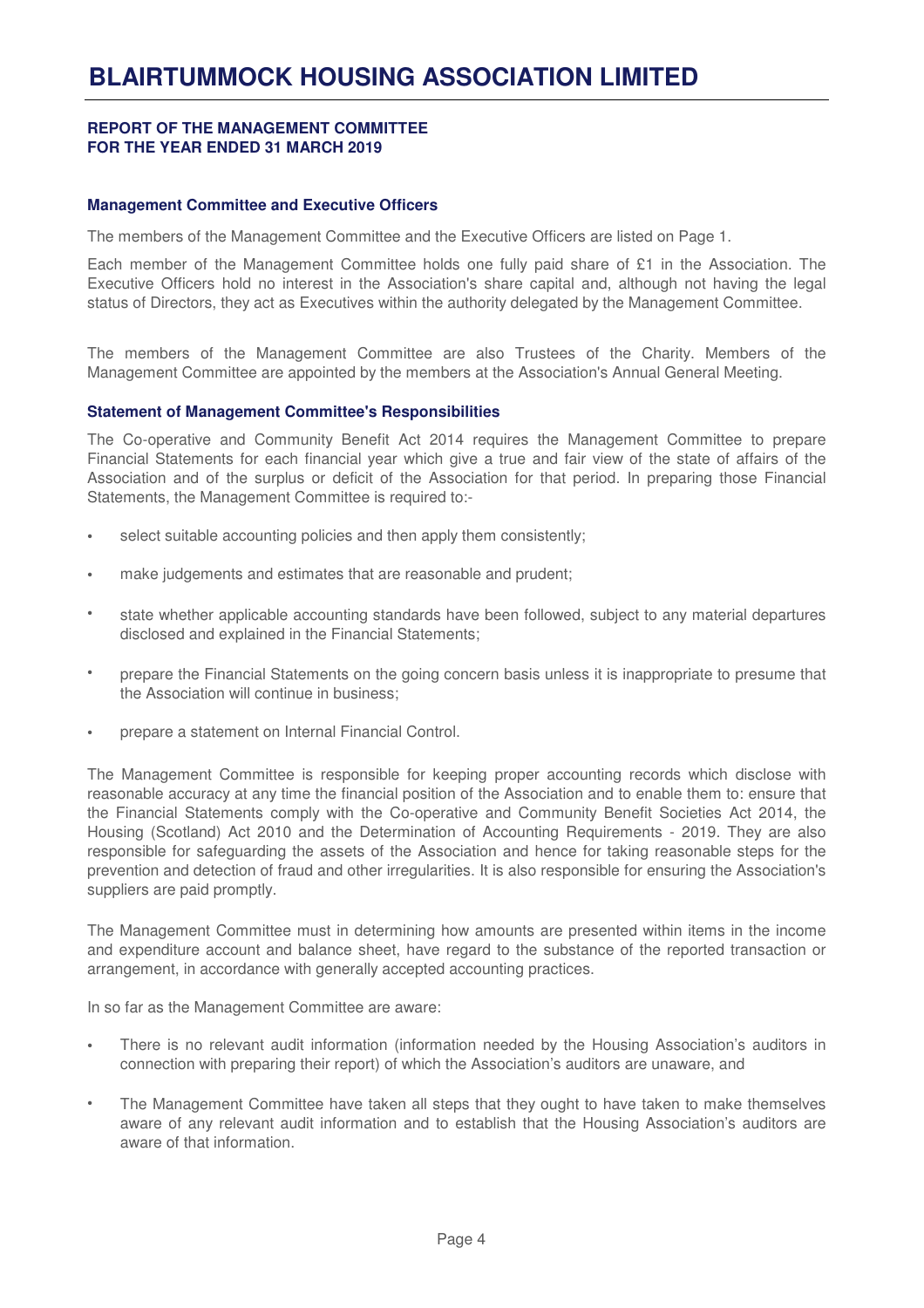## **REPORT OF THE MANAGEMENT COMMITTEE FOR THE YEAR ENDED 31 MARCH 2019**

## **Statement on Internal Financial Control**

The Management Committee acknowledges its ultimate responsibility for ensuring that the Association has in place a system of controls that is appropriate for the business environment in which it operates. These controls are designed to give reasonable assurance with respect to:

- the reliability of financial information used within the Association, or for publication;
- the maintenance of proper accounting records;
- the safeguarding of assets against unauthorised use or disposition.

It is the Management Committee's responsibility to establish and maintain systems of Internal Financial Control. Such systems can only provide reasonable and not absolute assurance against material financial mis-statement or loss. Key elements of the Association's systems include ensuring that:

- formal policies and procedures are in place, including the ongoing documentation of key systems and rules relating to the delegation of authority, which allow the monitoring of controls and restrict the unauthorised use of Association's assets;
- experienced and suitably qualified staff take responsibility for important business functions and annual appraisal procedures have been established to maintain standards of performance;
- forecasts and budgets are prepared which allow the management team and the Management Committee to monitor key business risks, financial objectives and the progress being made towards achieving the financial plans set for the year and for the medium term;
- Quarterly financial management reports are prepared promptly, providing relevant, reliable and up to date financial and other information, with significant variances from budget being investigated as appropriate;
- Regulatory returns are prepared, authorised and submitted promptly to the relevant regulatory bodies.
- all significant new initiatives, major commitments and investment projects are subject to formal authorisation procedures, through the Management Committee;
- the Management Committee receive reports from management and from the external and internal auditors to provide reasonable assurance that control procedures are in place and are being followed and that a general review of the major risks facing the Association is undertaken;
- formal procedures have been established for instituting appropriate action to correct any weaknesses identified through internal or external audit reports.

The Management Committee has reviewed the effectiveness of the system of internal financial control in existence in the Association for the year ended 31 March 2019. No weaknesses were found in the internal financial controls which resulted in material losses, contingencies or uncertainties which require disclosure in the financial statements or in the auditor's report on the financial statements.

## **Donations**

During the year the Association made charitable donations amounting to £300 (2018 - £150).

## **Auditors**

A resolution to re-appoint the Auditors, Alexander Sloan, Accountants and Business Advisers, will be proposed at the Annual General Meeting.

## **By order of the Management Committee**

**Secretary** 8 August 2019 **PATRICIA AITKEN**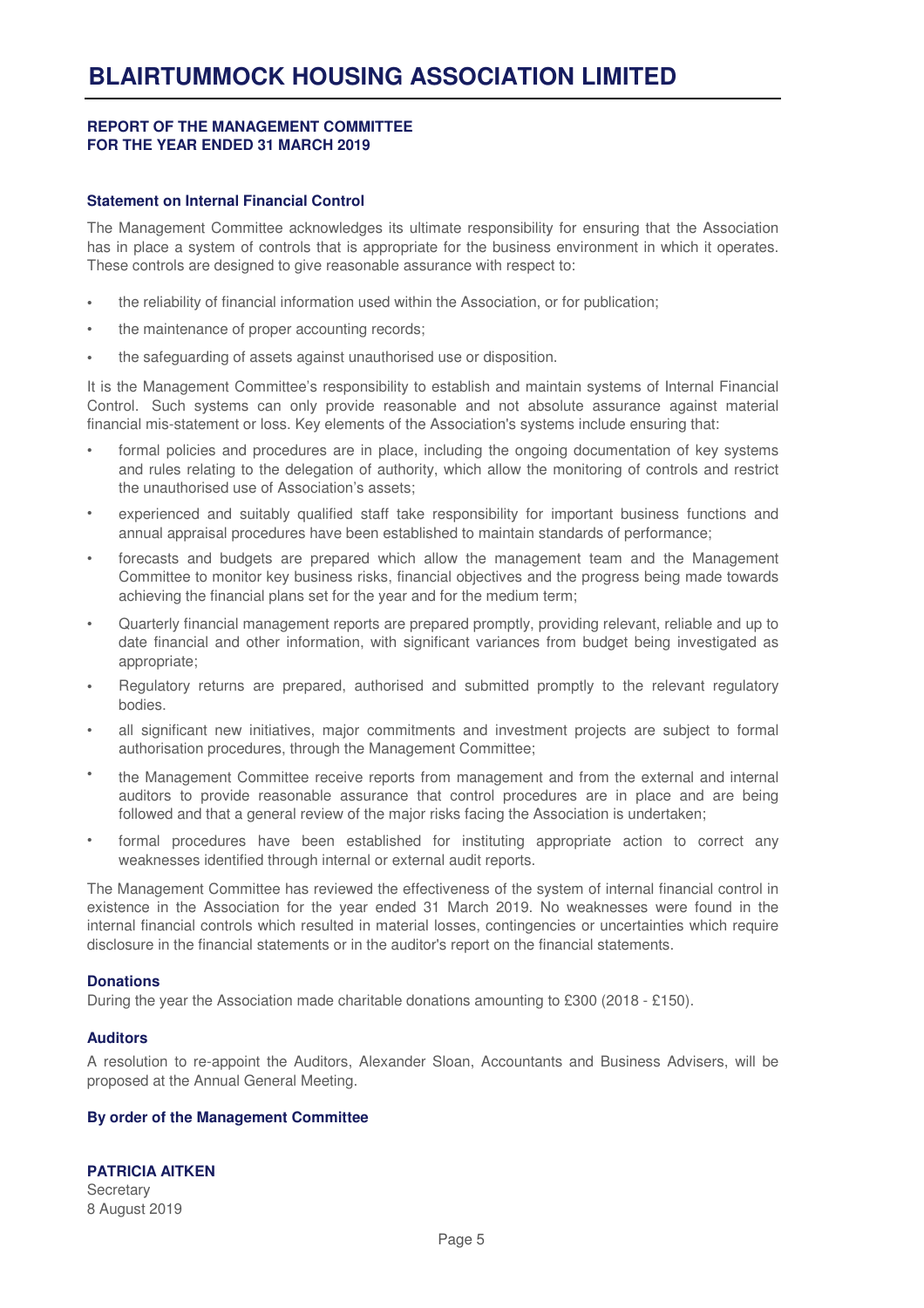## **REPORT BY THE AUDITORS TO THE MEMBERS OF BLAIRTUMMOCK HOUSING ASSOCIATION LIMITED ON CORPORATE GOVERNANCE MATTERS**

In addition to our audit of the Financial Statements, we have reviewed your statement on page 5 concerning the Association's compliance with the information required by the Regulatory Standards in respect of internal financial controls contained in the publication 'Regulation of Social Housing in Scotland' and associated Regulatory Advice Notes which are issued by the Scottish Housing Regulator.

## **Basis of Opinion**

We carried out our review having regard to the requirements relating to corporate governance matters within Bulletin 2006/5 issued by the Auditing Practices Board. The Bulletin does not require us to review the effectiveness of the Association's procedures for ensuring compliance with the guidance notes, nor to investigate the appropriateness of the reasons given for non-compliance.

## **Opinion**

In our opinion the Statement on Internal Financial Control on page 5 has provided the disclosures required by the relevant Regulatory Standards with the publication 'Regulation of Social Housing in Scotland' and associated Regulatory Advice Notes by the Scottish Housing Regulator in respect of internal financial controls and is consistent with the information which came to our attention as a result of our audit work on the Financial Statements.

Through enquiry of certain members of the Management Committee, and Officers of the Association, and examination of relevant documents, we have satisfied ourselves that the Management Committee's Statement on Internal Financial Control appropriately reflects the Association's compliance with the information required by the relevant Regulatory Standards in respect of internal financial controls within the publication 'Regulation of Social Housing in Scotland' and associated Regulatory Advice Notes issued by the Scottish Housing Regulator in respect of internal financial controls.

## **ALEXANDER SLOAN**

Accountants and Business Advisers Statutory Auditors GLASGOW 8 August 2019

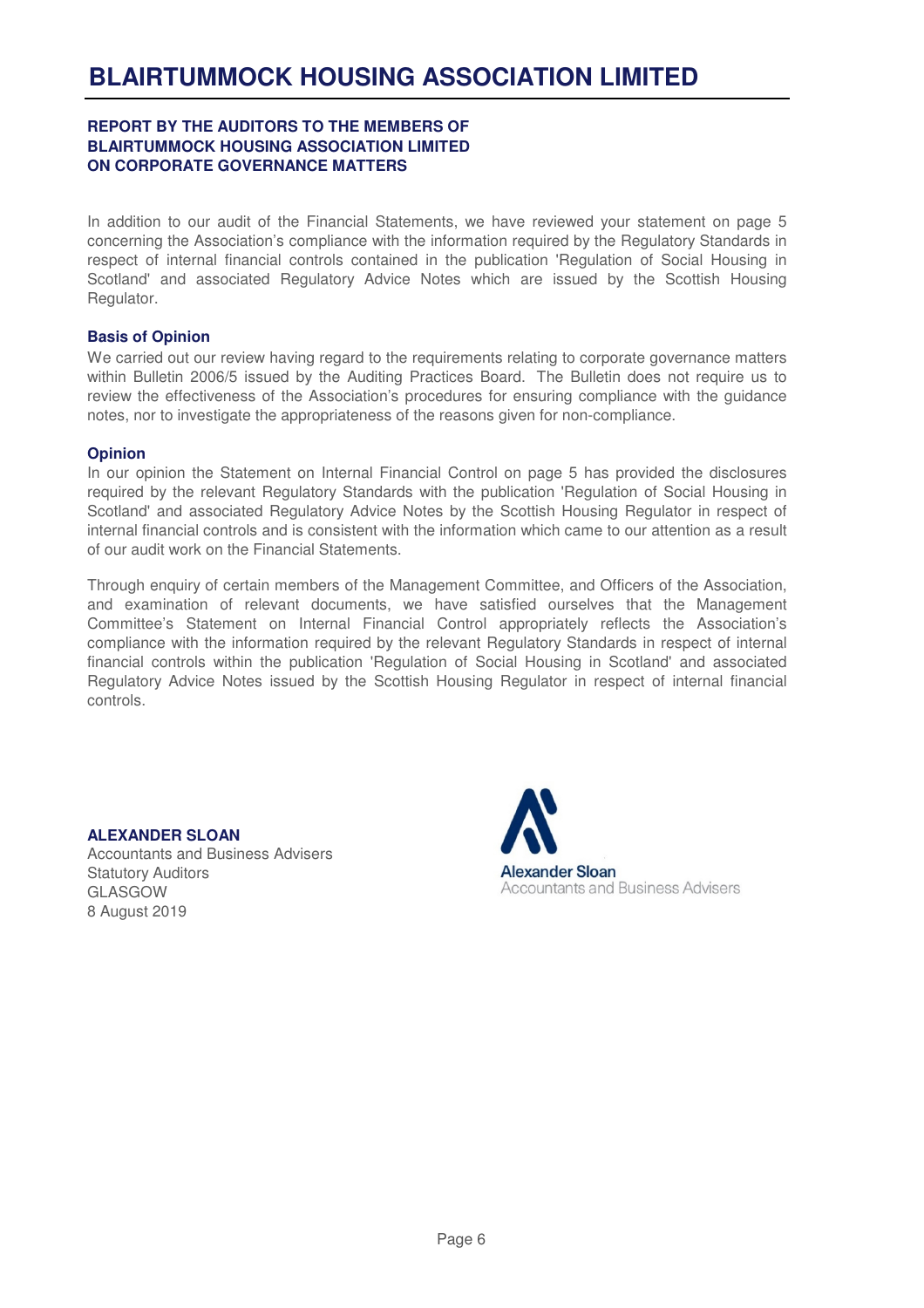#### **INDEPENDENT AUDITORS' REPORT TO THE MEMBERS OF BLAIRTUMMOCK HOUSING ASSOCIATION LIMITED**

#### **Opinion**

We have audited the financial statements of Blairtummock Housing Association Limited (the 'Association') for the year ended 31 March 2019 which comprise the Statement of Comprehensive Income, Statement of Financial Position, Statement of Cash Flows, Statement of Changes in Equity and related notes, including a summary of significant accounting policies. The financial reporting framework that has been applied in their preparation is applicable law and United Kingdom Accounting Standards, including Financial Reporting Standard 102 The Financial Reporting Standard applicable in the UK and Republic of Ireland (United Kingdom Generally Accepted Accounting Practice).

This report is made solely to the Association's members, as a body, in accordance with the Co-operative and Community Benefit Society Act 2014. Our audit work has been undertaken so that we might state to the Association's members those matters we are required to state to them in an auditor's report and for no other purpose. To the fullest extent permitted by law, we do not accept or assume responsibility to anyone other than the Association and the Association's members as a body, for our audit work, for this report, or for the opinions we have formed.

In our opinion the financial statements:

- give a true and fair view of the state of the Association's affairs as at 31 March 2019 and of its surplus for the year then ended;
- have been properly prepared in accordance with United Kingdom Generally Accepted Accounting Practice; and
- have been prepared in accordance with the requirements of the Co-operative and Community Benefits Societies Act 2014, the Housing (Scotland) Act 2010 and the Determination of Accounting Requirements 2019.

In our opinion the exemption granted by the Financial Conduct Authority from the requirement to prepare Group Accounts is applicable as the amounts involved are not material.

#### **Basis for opinion**

We conducted our audit in accordance with International Standards on Auditing (UK) (ISAs (UK)) and applicable law. Our responsibilities under those standards are further described in the Auditor's responsibilities for the audit of the financial statements section of our report. We are independent of the Association in accordance with the ethical requirements that are relevant to our audit of the financial statements in the UK, including the FRC's Ethical Standard, and we have fulfilled our other ethical responsibilities in accordance with these requirements. We believe that the audit evidence we have obtained is sufficient and appropriate to provide a basis for our opinion.

#### **Conclusions relating to going concern**

We have nothing to report in respect of the following matters in relation to which the ISAs (UK) require us to report to you where:

- the Management Committee's use of the going concern basis of accounting in the preparation of the financial statements is not appropriate; or
- the Management Committee has not disclosed in the financial statements any identified material uncertainties that may cast significant doubt about the Association's ability to continue to adopt the going concern basis of accounting for a period of at least twelve months from the date when the financial statements are authorised for issue.

#### **Other information**

The Management Committee is responsible for the other information. The other information comprises the information included in the annual report, other than the financial statements and our auditor's report thereon. Our opinion on the financial statements does not cover the other information and, except to the extent otherwise explicitly stated in our report, we do not express any form of assurance conclusion thereon.

In connection with our audit of the financial statements, our responsibility is to read the other information and, in doing so, consider whether the other information is materially inconsistent with the financial statements or our knowledge obtained in the audit or otherwise appears to be materially misstated. If we identify such material inconsistencies or apparent material misstatements, we are required to determine whether there is a material misstatement in the financial statements or a material misstatement of the other information. If, based on the work we have performed, we conclude that there is a material misstatement of this other information, we are required to report that fact.

We have nothing to report in this regard.

#### **Matters on which we are required to report by exception**

In the light of our knowledge and understanding of the Association and its environment obtained in the course of the audit, we have not identified material misstatements in the Report of the Management Committee.

We have nothing to report in respect of the following matters where the Co-operative and Community Benefit Societies Act 2014 requires us to report to you if, in our opinion:

- proper books of account have not been kept by the Association in accordance with the requirements of the legislation;
- a satisfactory system of control over transactions has not been maintained by the Association in accordance with the requirements of the legislation:
- the Statement of Comprehensive Income and Statement of Financial Position are not in agreement with the books of account of the Association; or
- we have not received all the information and explanations we require for our audit.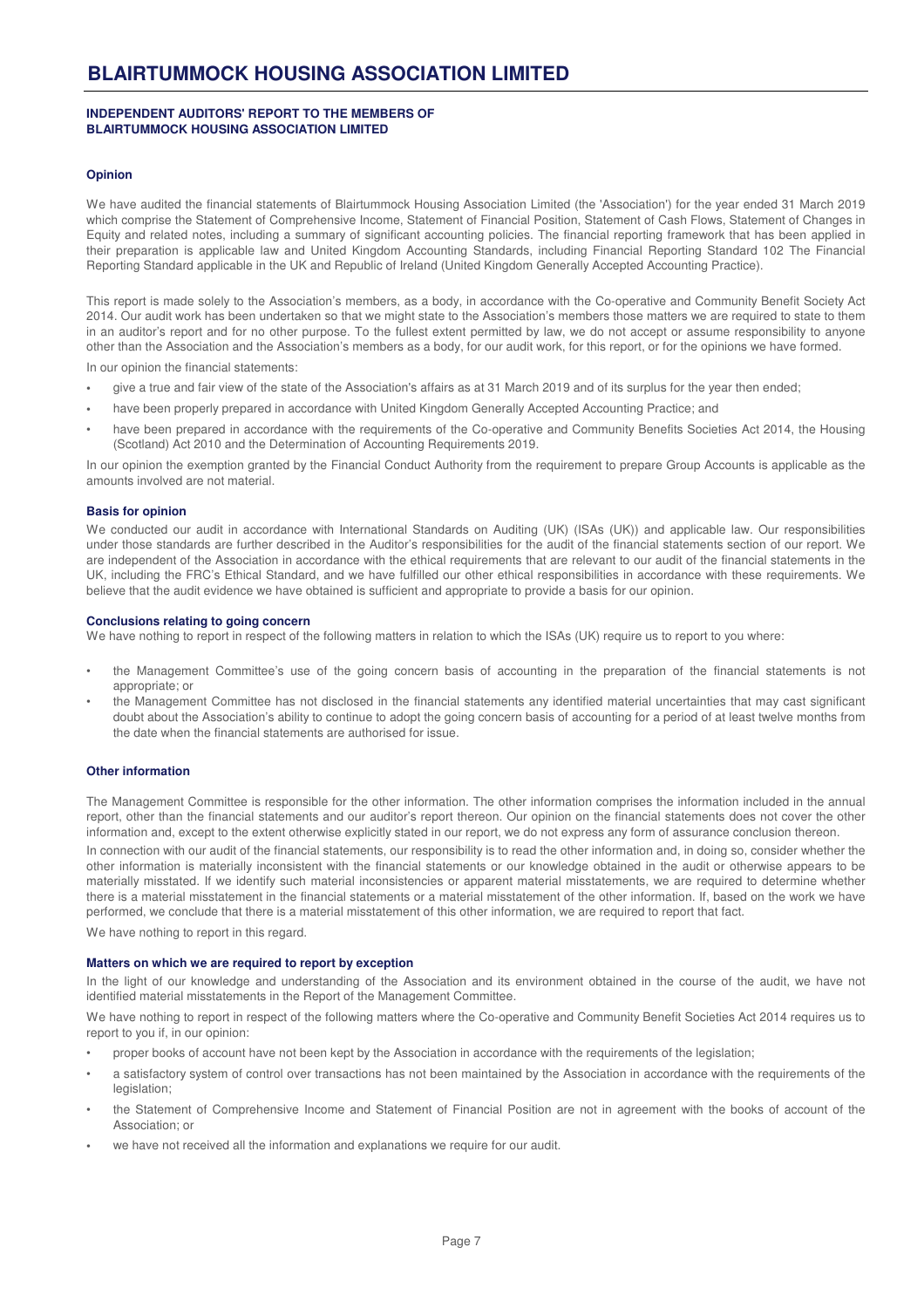#### **INDEPENDENT AUDITORS' REPORT TO THE MEMBERS OF BLAIRTUMMOCK HOUSING ASSOCIATION LIMITED (Continued)**

#### **Responsibilities of the Management Committee**

As explained more fully in the Statement of Management Committee's Responsibilities as set out on Page 4, the Management Committee are responsible for the preparation of the financial statements and for being satisfied that they give a true and fair view, and for such internal control as the Management Committee determines is necessary to enable the preparation of financial statements that are free from material misstatement, whether due to fraud or error.

In preparing the financial statements, the Management Committee is responsible for assessing the Association's ability to continue as a going concern, disclosing, as applicable, matters related to going concern and using the going concern basis of accounting unless the Management Committee either intends to liquidate the Association or to cease operations, or has no realistic alternative but to do so.

#### **Auditor's responsibilities for the audit of the financial statements**

Our objectives are to obtain reasonable assurance about whether the financial statements as a whole are free from material misstatement, whether due to fraud or error, and to issue an auditor's report that includes our opinion. Reasonable assurance is a high level of assurance, but is not a guarantee that an audit conducted in accordance with ISAs (UK) will always detect a material misstatement when it exists. Misstatements can arise from fraud or error and are considered material if, individually or in the aggregate, they could reasonably be expected to influence the economic decisions of users taken on the basis of these financial statements.

As part of an audit in accordance with ISAs (UK), we exercise professional judgement and maintain professional scepticism throughout the audit. We also:

- Identify and assess the risks of material misstatement of the financial statements, whether due to fraud or error, design and perform audit procedures responsive to those risks, and obtain audit evidence that is sufficient and appropriate to provide a basis for our opinion. The risk of not detecting a material misstatement resulting from fraud is higher than for one resulting from error, as fraud may involve collusion, forgery, intentional omissions, misrepresentations, or the override of internal control.
- Obtain an understanding of internal control relevant to the audit in order to design audit procedures that are appropriate in the circumstances, but not for the purpose of expressing an opinion on the effectiveness of the Association's internal control.
- Evaluate the appropriateness of accounting policies used and the reasonableness of accounting estimates and related disclosures made by the Management Committee.
- Conclude on the appropriateness of the Management Committee use of the going concern basis of accounting and, based on the audit evidence obtained, whether a material uncertainty exists related to events or conditions that may cast significant doubt on the Association's ability to continue as a going concern. If we conclude that a material uncertainty exists, we are required to draw attention in our auditor's report to the related disclosures in the financial statements or, if such disclosures are inadequate, to modify our opinion. Our conclusions are based on the audit evidence obtained up to the date of our auditor's report. However, future events or conditions may cause the Association to cease to continue as a going concern.
- Evaluate the overall presentation, structure and content of the financial statements, including the disclosures, and whether the financial statements represent the underlying transactions and events in a manner that achieves fair presentation.
- Obtain sufficient appropriate audit evidence regarding the financial information of the entities or business activities within the Association to express an opinion on the financial statements. We are responsible for the direction, supervision and performance of the Association audit. We remain solely responsible for our audit opinion.

We communicate with those charged with governance regarding, among other matters, the planned scope and timing of the audit and significant audit findings, including any significant deficiencies in internal control that we identify during our audit.

**ALEXANDER SLOAN** Accountants and Business Advisers Statutory Auditors GLASGOW 8 August 2019

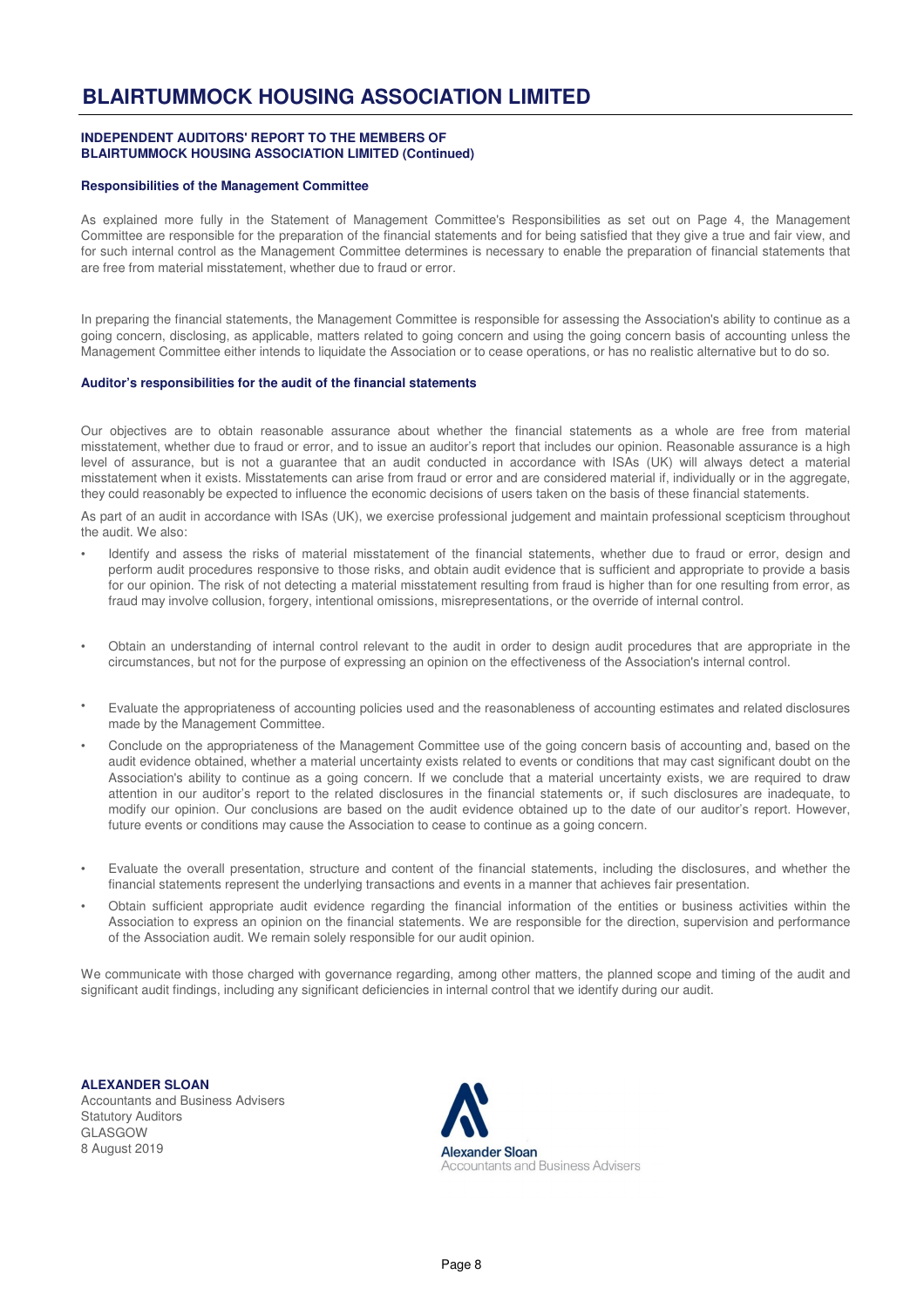## **STATEMENT OF COMPREHENSIVE INCOME FOR THE YEAR ENDED 31 MARCH 2019**

|                                                           | <b>Notes</b> | £          | 2019        | £          | 2018<br>£   |
|-----------------------------------------------------------|--------------|------------|-------------|------------|-------------|
| <b>REVENUE</b>                                            | $\mathbf{2}$ |            | 3,492,360   |            | 3,457,498   |
| <b>Operating Costs</b>                                    | 2            |            | (2,868,574) |            | (2,668,005) |
| <b>OPERATING SURPLUS</b>                                  |              |            | 623,786     |            | 789,493     |
| Gain / (Loss) On Sale Of Housing Stock                    | 7            | 10,332     |             | (22, 189)  |             |
| Release of Negative Goodwill                              | 23           | 27,622     |             | 27,228     |             |
| Interest Receivable and Other Income                      |              | 28,946     |             | 21,168     |             |
| Interest Payable and Similar Charges                      | 8            | (142, 269) |             | (179, 915) |             |
| Other Finance Income / (Charges)                          | 11           | (15,000)   |             | 1,000      |             |
|                                                           |              |            | (90, 369)   |            | (152, 708)  |
| <b>SURPLUS FOR THE YEAR</b>                               | 9            |            | 533,417     |            | 636,785     |
| Other comprehensive income                                |              |            |             |            |             |
| Adjustment relating to Opening Pension Liability          |              |            | (273, 256)  |            |             |
| Actuarial Gains/ (Losses) on defined benefit Pension Plan |              |            | (130,000)   |            |             |
| <b>TOTAL COMPREHENSIVE INCOME</b>                         |              |            | 130,161     |            | 636,785     |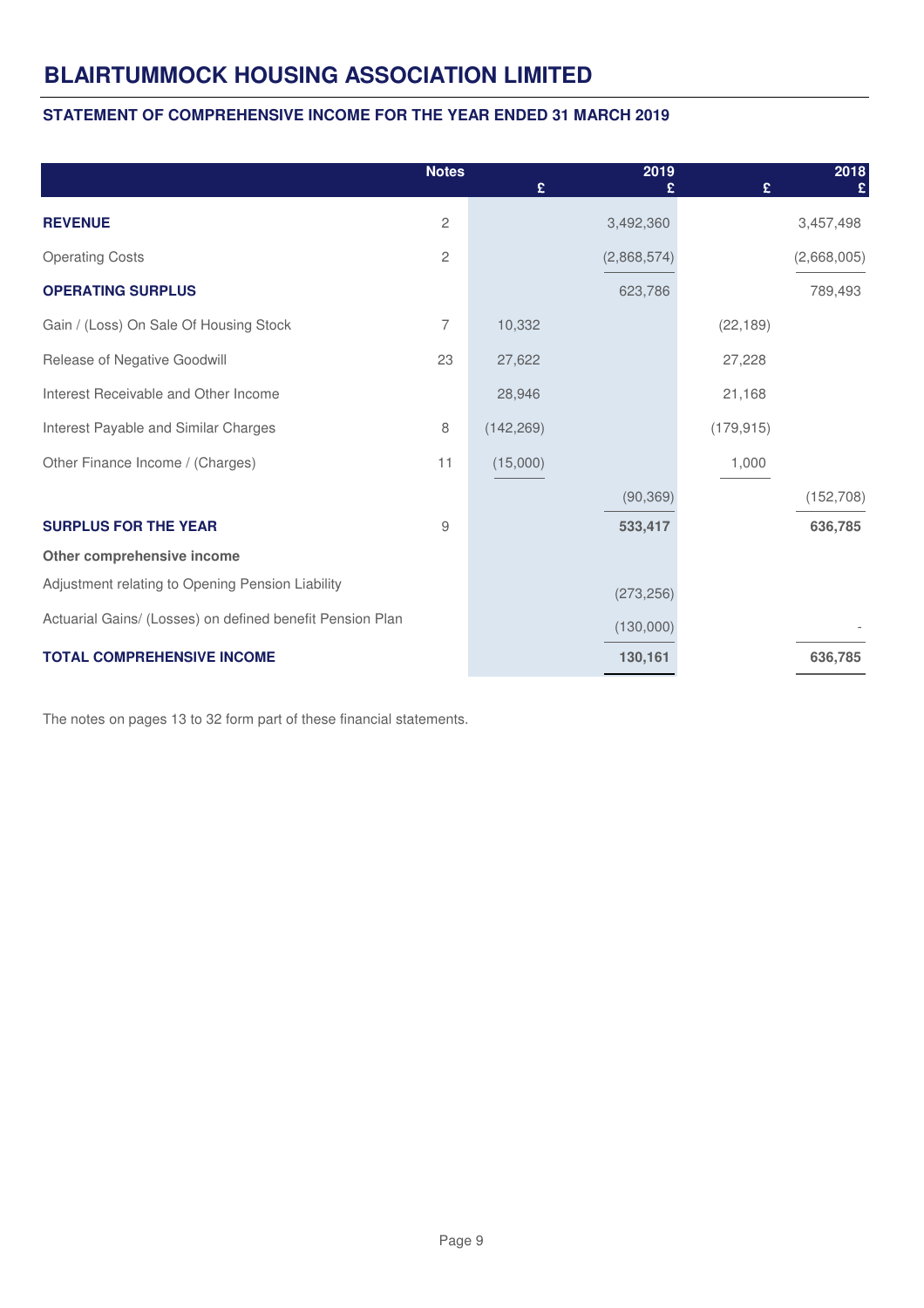## **STATEMENT OF FINANCIAL POSITION AS AT 31 MARCH 2019**

|                                                                                 | <b>Notes</b>   |                                              | 2019                           |                                              | 2018                    |
|---------------------------------------------------------------------------------|----------------|----------------------------------------------|--------------------------------|----------------------------------------------|-------------------------|
| <b>NON-CURRENT ASSETS</b>                                                       |                | £                                            | £                              | £                                            | £                       |
| Housing Properties - Depreciated Cost<br><b>Other Non-current Assets</b>        | 12(a)<br>12(b) |                                              | 23,539,818<br>1,067,088        |                                              | 23,731,348<br>1,100,146 |
|                                                                                 |                |                                              | 24,606,906                     |                                              | 24,831,494              |
| Negative Goodwill                                                               | 23             |                                              | (1, 257, 038)                  |                                              | (1, 284, 660)           |
| <b>CURRENT ASSETS</b><br>Receivables<br>Investments<br>Cash at bank and in hand | 15<br>26       | 162,033<br>3,158,861<br>143,725<br>3,464,619 |                                | 124,927<br>4,023,557<br>245,986<br>4,394,470 |                         |
| <b>CREDITORS:</b> Amounts falling due within one year                           | 16             | (507, 787)                                   |                                | (681, 825)                                   |                         |
| <b>NET CURRENT ASSETS</b>                                                       |                |                                              | 2,956,832                      |                                              | 3,712,645               |
| <b>TOTAL ASSETS LESS CURRENT LIABILITIES</b>                                    |                |                                              | 26,306,700                     |                                              | 27,259,479              |
| <b>CREDITORS:</b> Amounts falling due after more than one year                  | 17             |                                              | (3,769,569)                    |                                              | (4,979,037)             |
| PENSIONS AND OTHER PROVISIONS FOR LIABILITIES AND<br><b>CHARGES</b>             |                |                                              |                                |                                              |                         |
| Scottish Housing Association Pension Scheme                                     | 27.            | (696,000)                                    |                                |                                              |                         |
|                                                                                 |                |                                              | (696,000)                      |                                              |                         |
| <b>DEFERRED INCOME</b><br>Social Housing Grants<br><b>Other Grants</b>          | 19<br>19       | (11, 893, 749)<br>(278, 846)                 | (12, 172, 595)                 | (12, 453, 834)<br>(288, 237)                 | (12, 742, 071)          |
| <b>NET ASSETS</b>                                                               |                |                                              | 9,668,536                      |                                              | 9,538,371               |
| <b>EQUITY</b><br>Share Capital<br>Revenue Reserves<br><b>Pension Reserves</b>   | 20             |                                              | 115<br>10,364,421<br>(696,000) |                                              | 111<br>9,538,260        |
|                                                                                 |                |                                              | 9,668,536                      |                                              | 9,538,371               |

The Financial Statements were approved by the Management Committee and authorised for issue and signed on their behalf on 8 August 2019.

### **Chairperson Secretary Chairperson Secretary**

**Treasurer**

-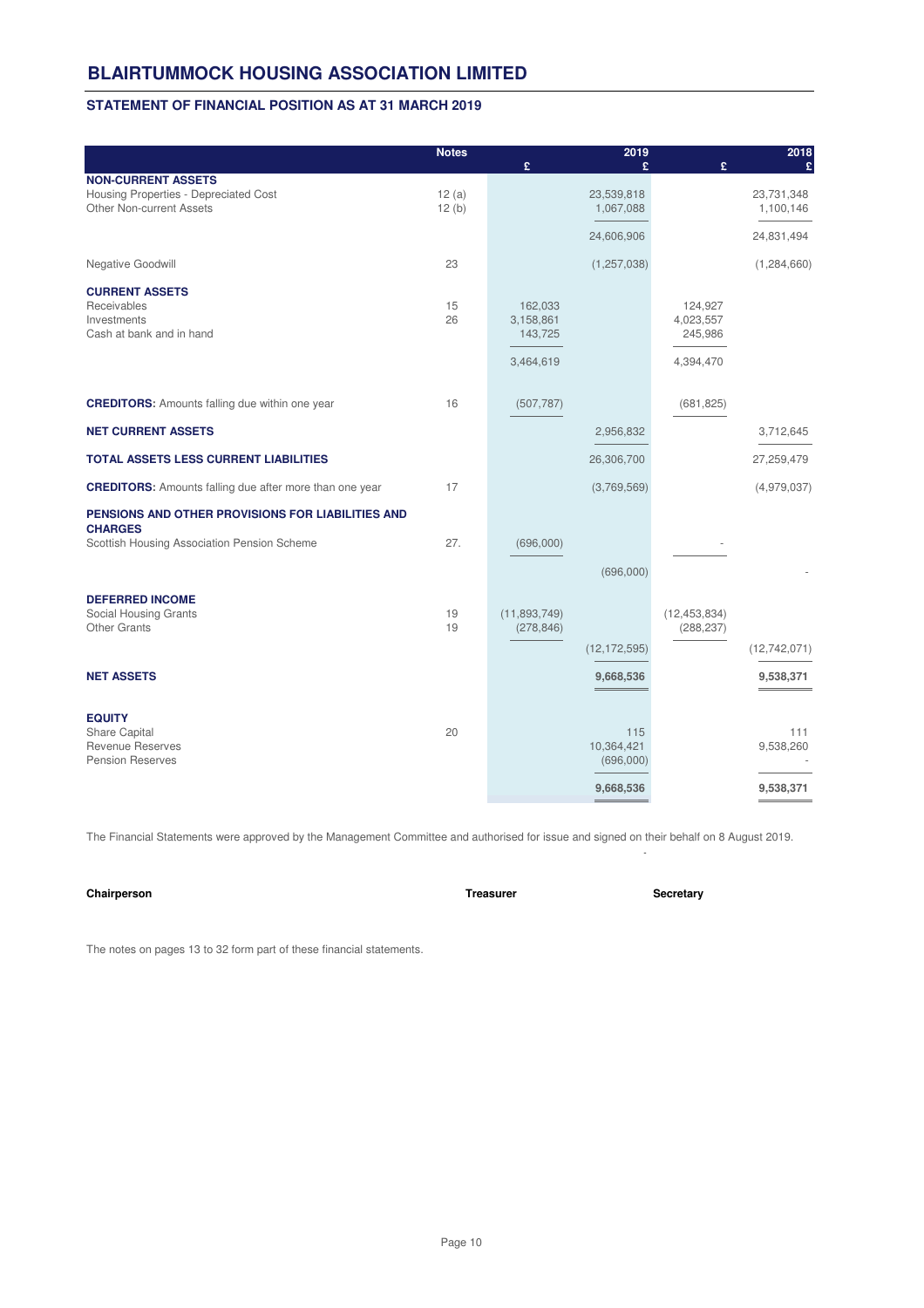## **STATEMENT OF CASH FLOWS FOR THE YEAR ENDED 31 MARCH 2019**

|                                                                                                                                                                                                                                 | <b>Notes</b> |                                                       | 2019        |                                                          | 2018       |
|---------------------------------------------------------------------------------------------------------------------------------------------------------------------------------------------------------------------------------|--------------|-------------------------------------------------------|-------------|----------------------------------------------------------|------------|
|                                                                                                                                                                                                                                 |              | £                                                     | £           | £                                                        |            |
| Net cash inflow from operating activities                                                                                                                                                                                       | 18           |                                                       | 648,646     |                                                          | 834,915    |
| <b>Investing Activities</b><br>Acquisition and Construction of Properties<br>Purchase of Other Fixed Assets<br>Social Housing Grant Received<br>Changes on short term deposits with banks<br>Proceeds on Disposal of Properties |              | (608, 314)<br>(7, 117)<br>9,725<br>864,696<br>63,592  |             | (98, 337)<br>(33, 138)<br>41,484<br>(270, 598)<br>97,552 |            |
| Net cash inflow / (outflow) from investing activities                                                                                                                                                                           |              |                                                       | 322,582     |                                                          | (263, 037) |
| <b>Financing Activities</b><br>Loan redemption payments<br>Interest Received on Cash and Cash Equivalents<br>Interest Paid on Loans<br>Loan Principal Repayments<br><b>Share Capital Issued</b>                                 |              | (798, 849)<br>28,946<br>(104, 879)<br>(198, 713)<br>6 |             | 21,168<br>(179, 915)<br>(253,007)<br>3                   |            |
| Net cash outflow from financing activities                                                                                                                                                                                      |              |                                                       | (1,073,489) |                                                          | (411, 751) |
| (Decrease) / increase in cash                                                                                                                                                                                                   |              |                                                       | (102, 261)  |                                                          | 160,127    |
| <b>Opening Cash &amp; Cash Equivalents</b>                                                                                                                                                                                      |              |                                                       | 245,986     |                                                          | 85,859     |
| <b>Closing Cash &amp; Cash Equivalents</b>                                                                                                                                                                                      |              |                                                       | 143,725     |                                                          | 245,986    |
| Cash and Cash equivalents as at 31 March<br>Cash                                                                                                                                                                                |              |                                                       | 143,725     |                                                          | 245,986    |
|                                                                                                                                                                                                                                 |              |                                                       | 143,725     |                                                          | 245,986    |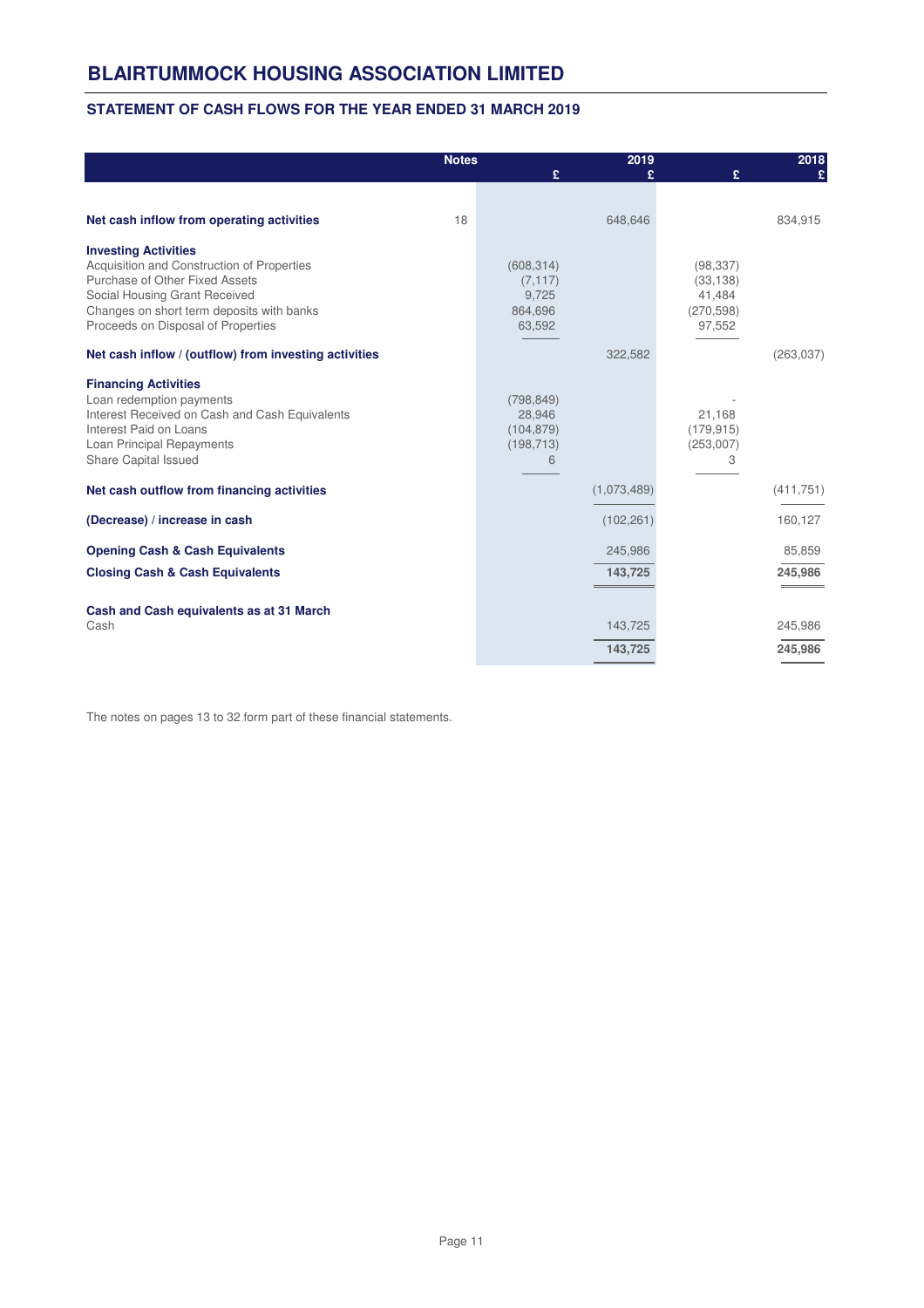## **STATEMENT OF CHANGES IN EQUITY AS AT 31 MARCH 2019**

|                                                                                                                                                                       | <b>Share</b>    | <b>Scottish</b><br><b>Housing</b><br><b>Capital Pension reserve</b> | <b>Revenue</b><br><b>Reserve</b> | <b>Total</b>                                   |
|-----------------------------------------------------------------------------------------------------------------------------------------------------------------------|-----------------|---------------------------------------------------------------------|----------------------------------|------------------------------------------------|
|                                                                                                                                                                       |                 |                                                                     |                                  |                                                |
| Balance as at 31 March 2017<br><b>Issue of Shares</b><br><b>Cancellation of Shares</b><br>Other comprehensive income<br>Surplus for the year                          | 114<br>3<br>(6) |                                                                     | 8,901,475<br>636,785             | 8,901,589<br>З<br>(6)<br>636,785               |
| Balance as at 31 March 2018                                                                                                                                           | 111             |                                                                     | 9,538,260                        | 9,538,371                                      |
| <b>Balance as at 1 April 2018</b><br><b>Issue of Shares</b><br><b>Cancellation of Shares</b><br>Other comprehensive income<br>Other movements<br>Surplus for the year | 111<br>6<br>(2) | $\overline{\phantom{a}}$<br>(403, 256)<br>(292, 744)                | 9,538,260<br>292,744<br>533,417  | 9,538,371<br>6<br>(2)<br>(403, 256)<br>533,417 |
| <b>Balance as at 31 March 2019</b>                                                                                                                                    | 115             | (696,000)                                                           | 10,364,421                       | 9,668,536                                      |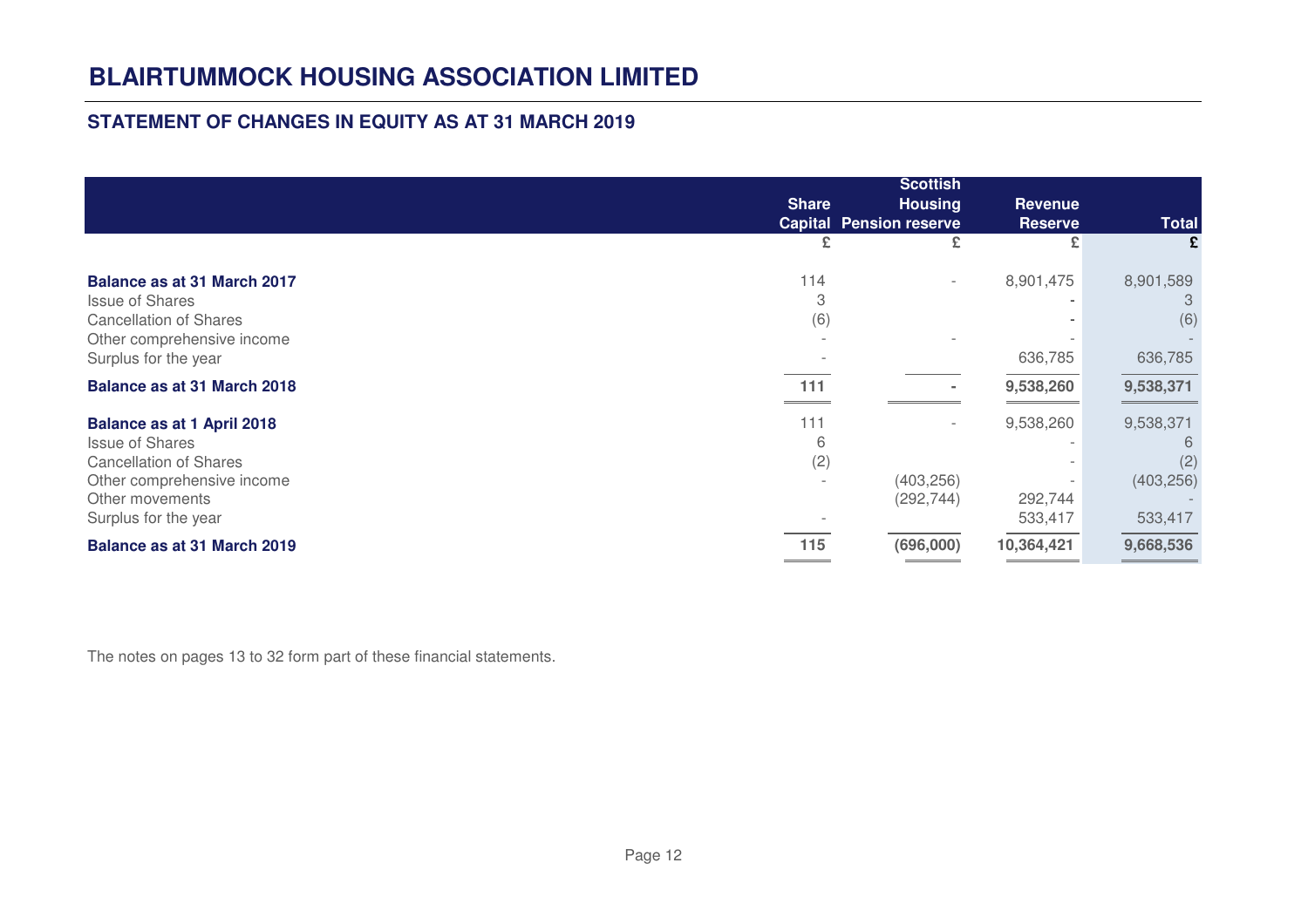## **FINANCIAL STATEMENTS FOR THE YEAR ENDED 31 MARCH 2019 NOTES TO THE FINANCIAL STATEMENTS**

## **1. PRINCIPAL ACCOUNTING POLICIES**

#### **Statement of Compliance**

These financial statements were prepared in accordance with Financial Reporting Standard 102 - 'The Financial Reporting Standard applicable in the UK and Republic of Ireland' and the Statement of Recommended Practice for social housing providers 2014. The Association is a Public Benefit Entity in terms of its compliance with Financial Reporting Standard 102, applicable for accounting periods on or after 1 January 2015.

#### **Basis of Accounting**

The Financial Statements have been prepared in accordance with applicable Accounting Standards, the Statement of Recommended Practice - Accounting by Registered Social Landlords 2014, and on the historical cost basis. They also comply with the Determination of Accounting Requirements 2019. A summary of the more important accounting policies is set out below.

## **Basis of Consolidation**

The Association has obtained exemption from the Financial Conduct Authority from producing Consolidated Financial Statements as provided by Section 14(2A) of the Friendly and Industrial and Provident Societies Act 1968. The financial statements for Blairtummock Housing Association Limited present information about it as an individual undertaking and not about the group.

#### **Revenue**

The Association recognises rent receivable net of losses from voids. Service Charge Income (net of voids) is recognised with expenditure as it is incurred as this is considered to be the point when the service has been performed and the revenue recognition criteria is met.

Government Grants are released to income over the expected useful life of the asset to which it relates.

## **Retirement Benefits**

The Association previously participated in the Scottish Housing Associations Defined Benefit Pension Scheme where retirement benefits to employees of the Association are funded by the contributions from all participating employers and employees in the Scheme. Payments are made in accordance with periodic calculations by consulting Actuaries and are based on pension costs applicable across the various participating organisations taken as a whole. The Association accounts for this scheme as a defined benefit pension scheme in accordance with FRS 102. The Association moved to the Scottish Housing Associations Defined Contribution scheme on leaing the defined benefit scheme. Contributions to defined contribution plans are recognised as employee benefit expense when they are due.

#### **Valuation Of Housing Properties**

Housing Properties are stated at cost less accumulated depreciation. Housing under construction and Land are not depreciated. The Association depreciates housing properties by major component on a straight line basis over the estimated useful economic lives of each identified component. All components are categorised as Housing Properties within note 12. Impairment reviews are carried out if events or circumstances indicate that the carrying value of the components listed below is higher than the recoverable amount.

### **Component Useful Economic Life**

| External fabric/brickwork | 50 years |
|---------------------------|----------|
| Windows                   | 30 years |
| Kitchens                  | 15 years |
| <b>Bathrooms</b>          | 25 years |
| <b>Boilers</b>            | 15 years |
| Radiators/pipework        | 30 years |
| Electrics                 | 30 years |
| <b>Structures</b>         | 50 years |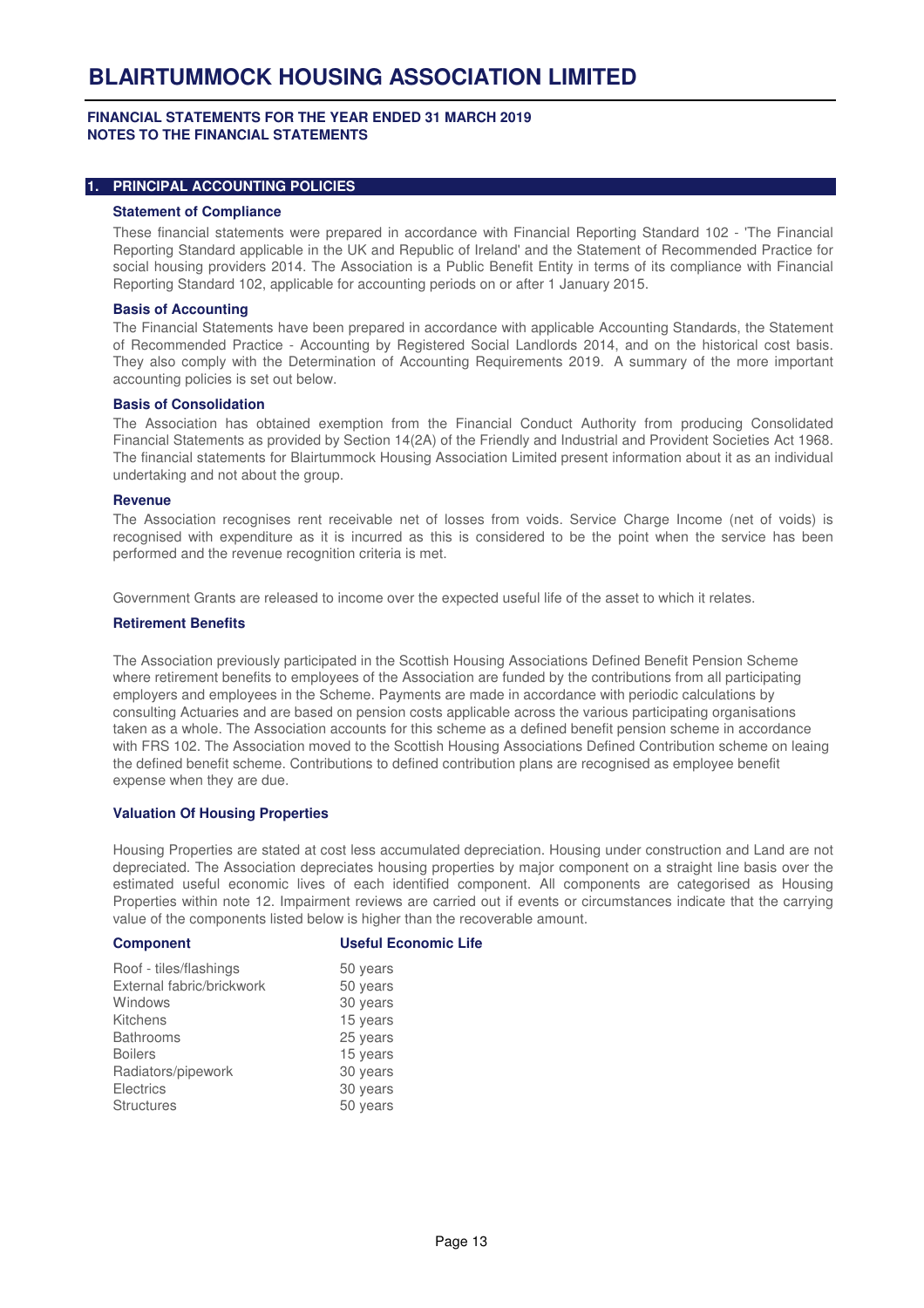## **FINANCIAL STATEMENTS FOR THE YEAR ENDED 31 MARCH 2019 NOTES TO THE FINANCIAL STATEMENTS** (Continued)

## **1. PRINCIPAL ACCOUNTING POLICIES**

## **Depreciation and Impairment of Other Non-Current Assets**

Non-current Assets are stated at cost less accumulated depreciation. Depreciation is charged on a straight line basis over the expected economic useful lives of the assets at the following annual rates:

Office Premises 2% Furniture and Fittings 10% and  $\sim$  10% and  $\sim$  10% and  $\sim$  10% and  $\sim$  10% and  $\sim$  10% and  $\sim$  10% and  $\sim$  10% and  $\sim$  10% and  $\sim$  10% and  $\sim$  10% and  $\sim$  10% and  $\sim$  10% and  $\sim$  10% and  $\sim$  10% and  $\sim$  10% Computer Equipment 33.00%

**Asset Category Depreciation Rate**

Office Equipment 20%

The carrying value of non-current assets are reviewed for impairment at the end of each reporting period.

## **Social Housing Grant and Other Grants in Advance/Arrears**

Social Housing Grants and Other Capital Grants are accounted for using the Accrual Method as outlined in Section 24 of Financial Reporting Standard 102. Grants are treated as deferred income and recognised in income on a systematic basis over the expected useful life of the property and assets to which it relates.

Social Housing Grant attributed to individual components is written off to the Statement of Comprehensive Income when these components are replaced.

Social Housing Grant received in respect of revenue expenditure is credited to the Statement of Comprehensive Income in the same period as the expenditure to which it relates.

Although Social Housing Grant is treated as a grant for accounting purposes, it may nevertheless become repayable in certain circumstances, such as the disposal of certain assets. The amount repayable would be restricted to the net proceeds of sale.

## **Sales Of Housing Properties**

First tranche Shared Ownership disposals are credited to turnover on completion. The cost of construction of these sales is taken to operating cost. In accordance with the Statement of Recommended Practice, disposals of subsequent tranches are treated as non-current asset disposals with the gain or loss on disposal shown in the Statement of Comprehensive Income.

Disposals of housing property under the Right to Buy scheme are treated as non-current asset disposals and any gain or loss on disposal accounted for in the Statement of Comprehensive Income.

Disposals under shared equity schemes are accounted for in the Statement of Comprehensive Income. The remaining equity in the property is treated as a non-current asset investment, which is matched with the grant received.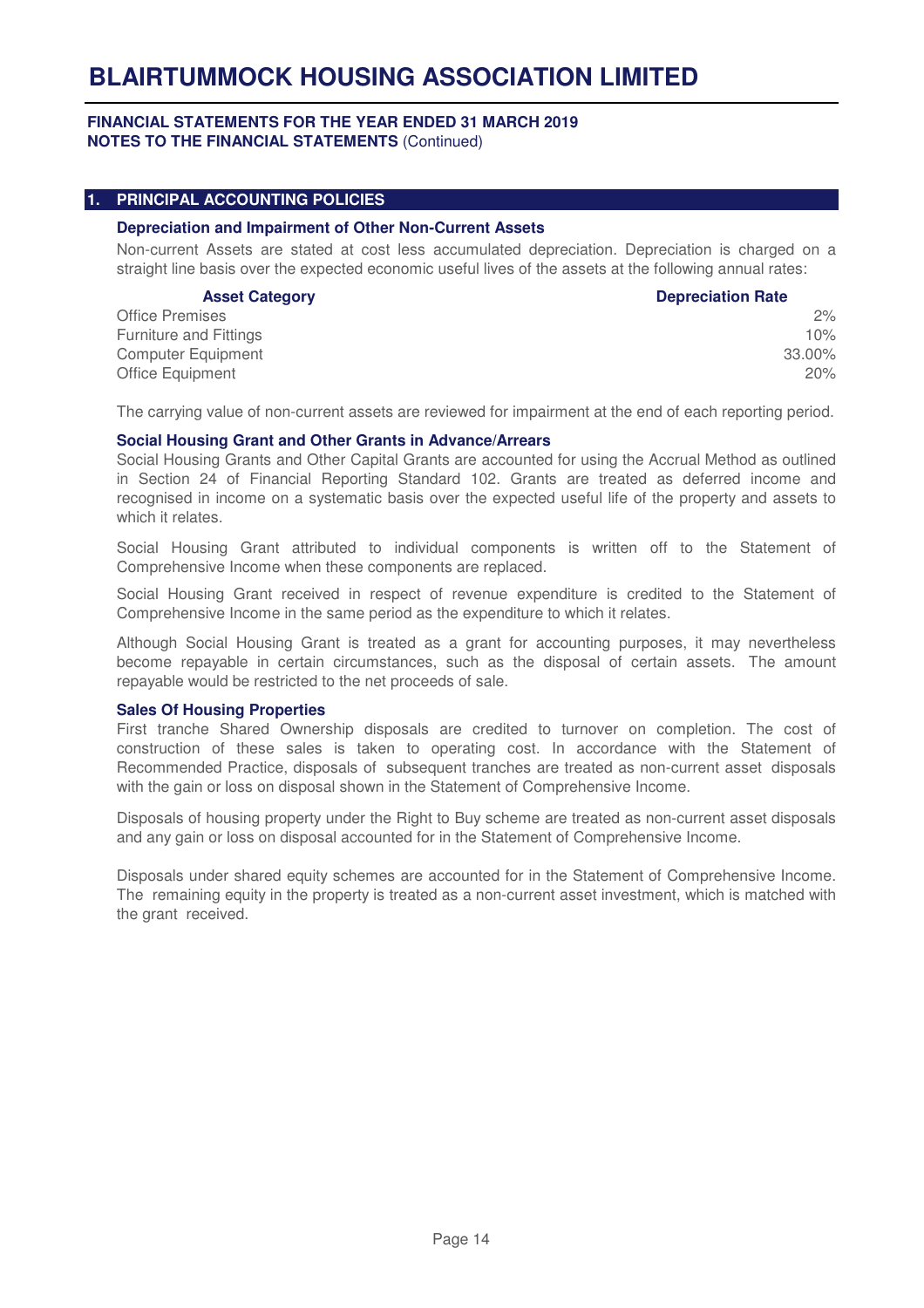## **FINANCIAL STATEMENTS FOR THE YEAR ENDED 31 MARCH 2019 NOTES TO THE FINANCIAL STATEMENTS (Continued)**

## **1. PRINCIPAL ACCOUNTING POLICIES**

## **Leases/Leased Assets**

Costs in respect of operating leases are charged to the Statement of Comprehensive Income on a straight line basis over the lease term. Assets held under finance leases and hire purchase contracts are capitalised in the Statement of Financial Position and are depreciated over their useful lives.

## **Works to Existing Properties**

The Association capitalises major repairs expenditure where these works result in an enhancement of economic benefits by increasing the net rental stream over the life of the property.

## **Capitalisation Of Development Overheads**

Directly attributable development administration costs relating to development activities are capitalised in accordance with the Statement of Recommended Practice.

## **Negative Goodwill**

Negative goodwill created through acquistion is written off to the Statement of Comprehensive Income as the non-cash assets acquired are depreciated or sold.

## **VAT**

The Association is VAT registered but a large proportion of its income is exempt for VAT purposes. As a result most of the VAT paid is not recovered and therefore expenditure is shown inclusive of VAT.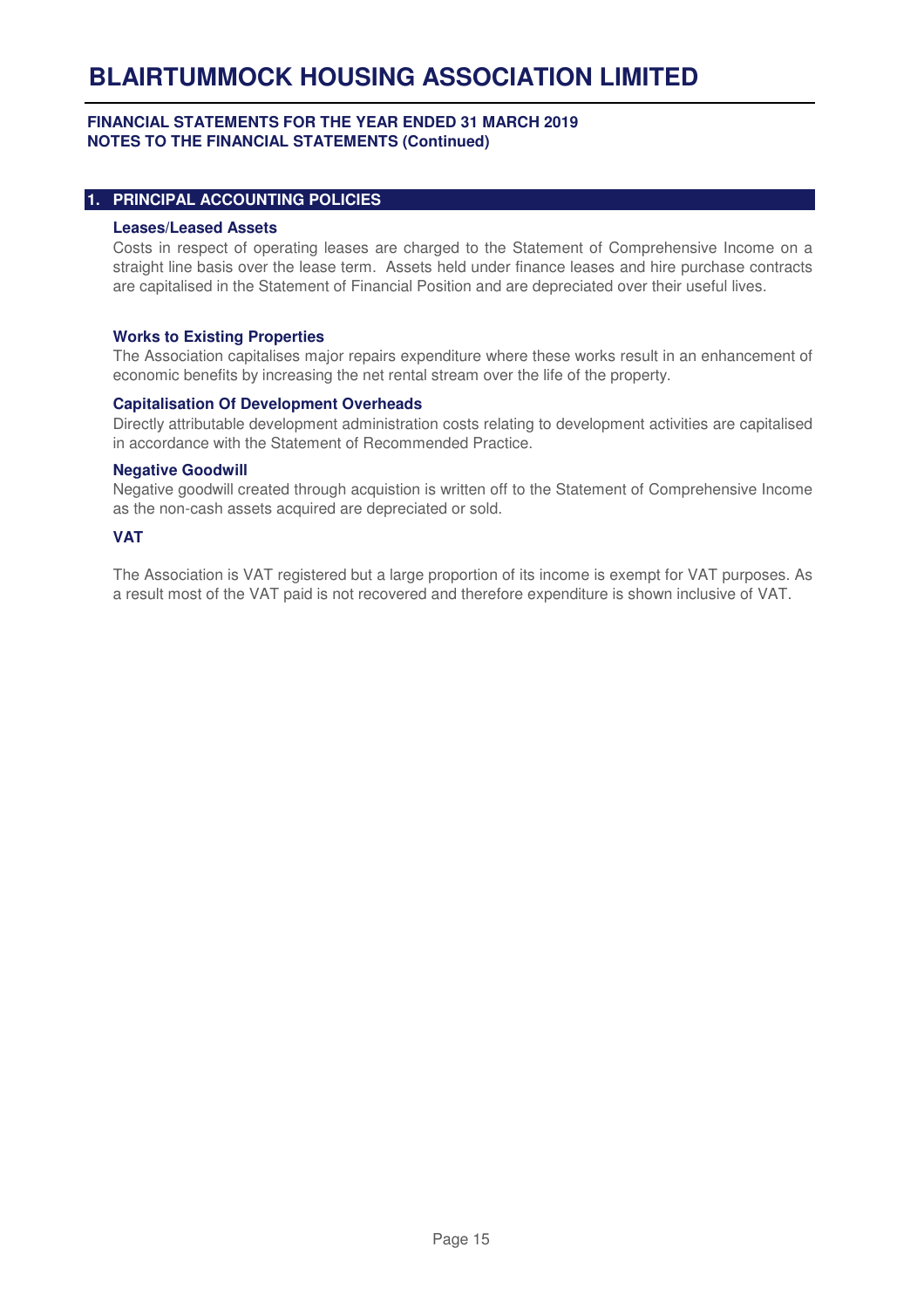## **FINANCIAL STATEMENTS FOR THE YEAR ENDED 31 MARCH 2019 NOTES TO THE FINANCIAL STATEMENTS (Continued)**

## **1. PRINCIPAL ACCOUNTING POLICIES**

## **Key Judgements made in the application of Accounting Policies**

#### **a) The Categorisation of Housing Properties**

In the judgement of the Board of Management the entirety of the Association's housing stock is held for social benefit and is therefore classified as Property, Plant and Equipment in accordance with FRS 102.

## **b) Identification of cash generating units**

The Association considers its cash-generating units to be the schemes in which it manages its housing property for asset management purposes.

## **c) Financial instrument break clauses**

The Association has considered the break clauses attached to the financial instruments that it has in place for its loan funding. In the judgement of the Board of Management, these break clauses do not cause the financial instrument to be classified as a complex financial instrument and therefore they meet the definition of a basic financial instrument.

#### **d) Pension Liability**

The Association participates in a defined benefit pension scheme arrangement with the Scottish Housing Association Pension Scheme. The fund is administered by the Pensions Trust. This year the Pension Trust have developed a method of calculating each member's share of the assets and liabilities of the scheme. The Association has decided that this method is appropraite and provides a reasonable estimate of the pension assets and liabilities of the Association and has therefore adopted this valuation method.

#### **Financial Instruments - Basic**

The Association classes all of its loans as basic financial instruments including agreements with break clauses. The Association recognises basic financial instruments in accordance with Section 11 of Financial Reporting Standard 102.

The Association's debt instruments are measured at amortised cost using the effective interest rate method.

#### **Estimation Uncertainty**

The preparation of financial statements requires the use of certain accounting judgements and accounting estimates. It also requires the Management Committee to exercise judgement in applying the Association's accounting policies. The areas requiring a higher degree of judgement, or complexity, and areas where assumptions or estimates are most signficant to the financial statements are disclosed below.

#### **a) Rent Arrears - Bad Debt Provision**

The Association assesses the recoverability of rent arrears through a detailed assessment process which considers tenant payment history, arrangements in place and court action.

### **b) Life Cycle of Components**

The Association estimates the useful lives of major components of its housing property with reference to surveys carried out by external qualified surveyors.

#### **c) Useful life of properties, plant and equipment**

The Association assesses the useful life of its properties, plant and equipment and estimates the annual charge to be depreciated based on this assessment.

#### **d) Costs of shared ownership**

The Association allocates costs to shared ownership properties on an percentage basis split across the number of properties the Association owns.

### **e) Defined pension liability**

Determining the value of the Association's share of defined benefit pension scheme assets and obligations, the valuation prepared by the Scheme actuary includes estimates of life expectancy, salary growth, inflation and the discount rate on corporate bonds.

#### **f) Allocation of share of assets and liabilities for multi employer schemes**

Judgements in respect of the assets and liabilities to be recognised are based upon source information provided by administrators of the multi employer pension schemes and estimations perfomed by the Pensions Trust.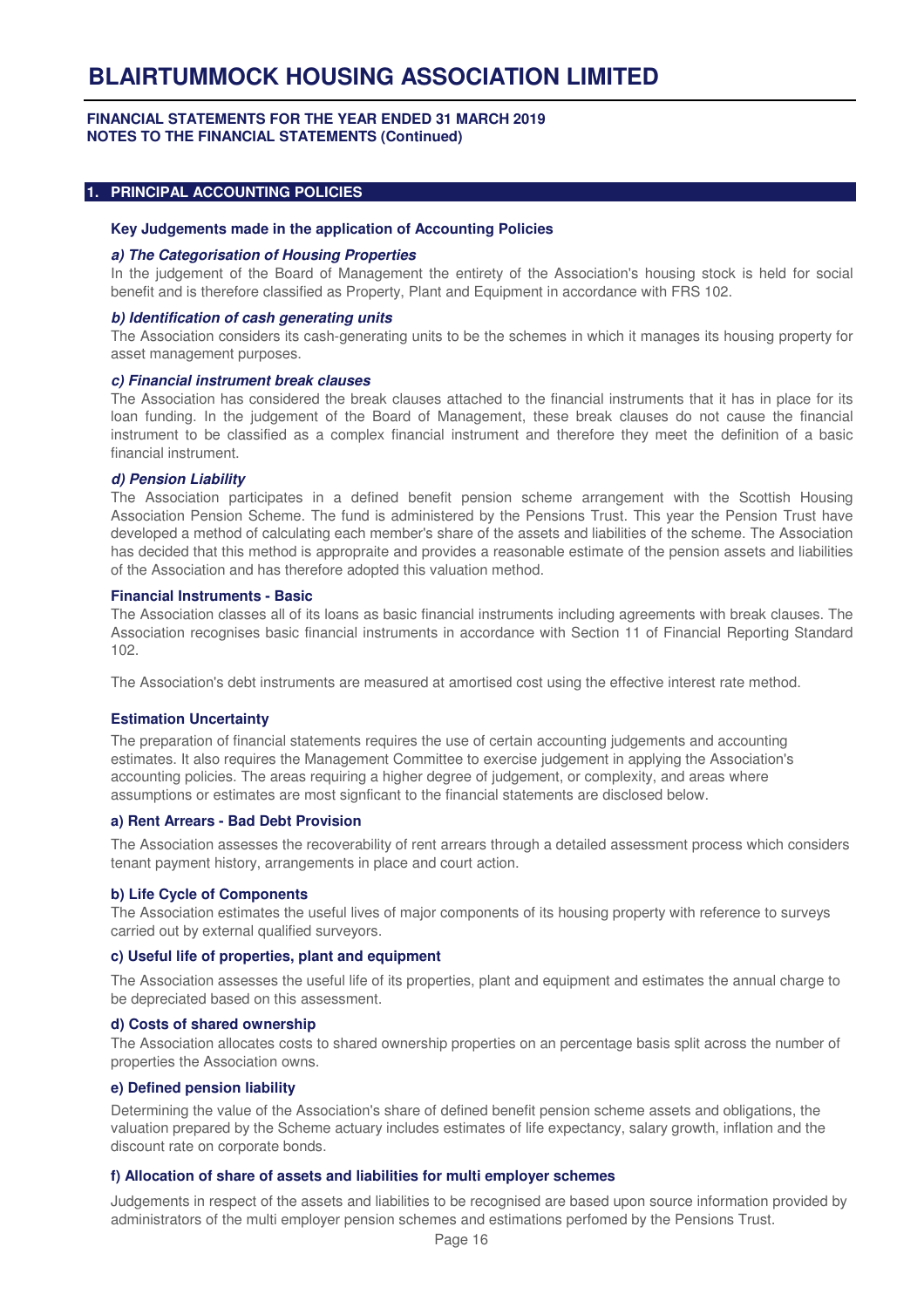### **FINANCIAL STATEMENTS FOR THE YEAR ENDED 31 MARCH 2019 NOTES TO THE FINANCIAL STATEMENTS (Continued)**

### **2. PARTICULARS OF TURNOVER, OPERATING COSTS AND OPERATING SURPLUS OR DEFICIT FROM AFFORDABLE LETTING AND OTHER ACTIVITIES**

|                               |                | 2019                                                                                                                        |                                              |           | 2018            |                  |                  |
|-------------------------------|----------------|-----------------------------------------------------------------------------------------------------------------------------|----------------------------------------------|-----------|-----------------|------------------|------------------|
|                               |                |                                                                                                                             |                                              | Operating |                 |                  | <b>Operating</b> |
|                               |                |                                                                                                                             | Operating                                    | Surplus / |                 | <b>Operating</b> | Surplus /        |
|                               | <b>Notes</b>   | <b>Turnover</b>                                                                                                             | <b>Costs</b>                                 | (Deficit) | <b>Turnover</b> | <b>Costs</b>     | (Deficit)        |
|                               |                | £                                                                                                                           | £                                            | £         | c               | £                | £                |
| Affordable letting activities | 3              | 3,226,422                                                                                                                   | 2,685,263                                    | 541,159   | 3,212,455       | 2,469,143        | 743,312          |
| <b>Other Activities</b>       | $\overline{4}$ | 265,938                                                                                                                     | 183,311                                      | 82,627    | 245,043         | 198,862          | 46,181           |
| Total                         |                | 3,492,360                                                                                                                   | 2,868,574                                    | 623,786   | 3,457,498       | 2,668,005        | 789,493          |
|                               |                | <u> The Common Second Common Second Common Second Common Second Common Second Common Second Common Second Common Second</u> | the control of the control of the control of | _____     |                 |                  |                  |

## **3. PARTICULARS OF INCOME & EXPENDITURE FROM AFFORDABLE LETTING ACTIVITIES**

|                                                           | <b>General</b>                 |                                    |                            |                      |                      |
|-----------------------------------------------------------|--------------------------------|------------------------------------|----------------------------|----------------------|----------------------|
|                                                           | <b>Needs</b><br><b>Housing</b> | <b>Supported</b><br><b>Housing</b> | <b>Shared</b><br>Ownership | 2019<br><b>Total</b> | 2018<br><b>Total</b> |
|                                                           | £                              | £                                  | £                          | £                    | £                    |
| <b>Revenue from Lettings</b>                              |                                |                                    |                            |                      |                      |
| Rent receivable net of service charges                    | 2,459,244                      | 41,864                             | 48,560                     | 2,549,668            | 2,534,099            |
| Service charges receiveable                               | 100,040                        | 696                                |                            | 100,736              | 90,884               |
| Gross income from rent and service charges                | 2,559,284                      | 42,560                             | 48,560                     | 2,650,404            | 2,624,983            |
| Less: Rent losses from voids                              | 11,598                         |                                    |                            | 11,598               | 7,849                |
| <b>Net Rents Receivable</b>                               | 2,547,686                      | 42,560                             | 48,560                     | 2,638,806            | 2,617,134            |
| Grants released from deferred income                      | 587,616                        |                                    |                            | 587,616              | 595,321              |
| Total turnover from affordable letting activities         | 3,135,302                      | 42,560                             | 48,560                     | 3,226,422            | 3,212,455            |
| Expenditure on affordable letting activities              |                                |                                    |                            |                      |                      |
| Management and maintenance administration costs           | 930,860                        |                                    |                            | 930,860              | 812,756              |
| Service Costs                                             | 106,828                        |                                    | ٠                          | 106,828              | 133,289              |
| Planned and cyclical maintenance, including major repairs | 575,784                        |                                    |                            | 575,784              | 586,260              |
| Reactive maintenance costs                                | 338,007                        |                                    |                            | 338,007              | 225,341              |
| Bad Debts - rents and service charges                     | 4,488                          |                                    |                            | 4,488                | 16,729               |
| Depreciation of affordable let properties                 | 688,671                        | 22,483                             | 18,142                     | 729,296              | 694,768              |
| Operating costs of affordable letting activities          | 2,644,638                      | 22,483                             | 18,142                     | 2,685,263            | 2,469,143            |
| Operating surplus on affordable letting activities        | 490,664                        | 20,077                             | 30,418                     | 541,159              | 743,312              |
| 2018                                                      | 683,958                        | 35,441                             | 23,913                     |                      |                      |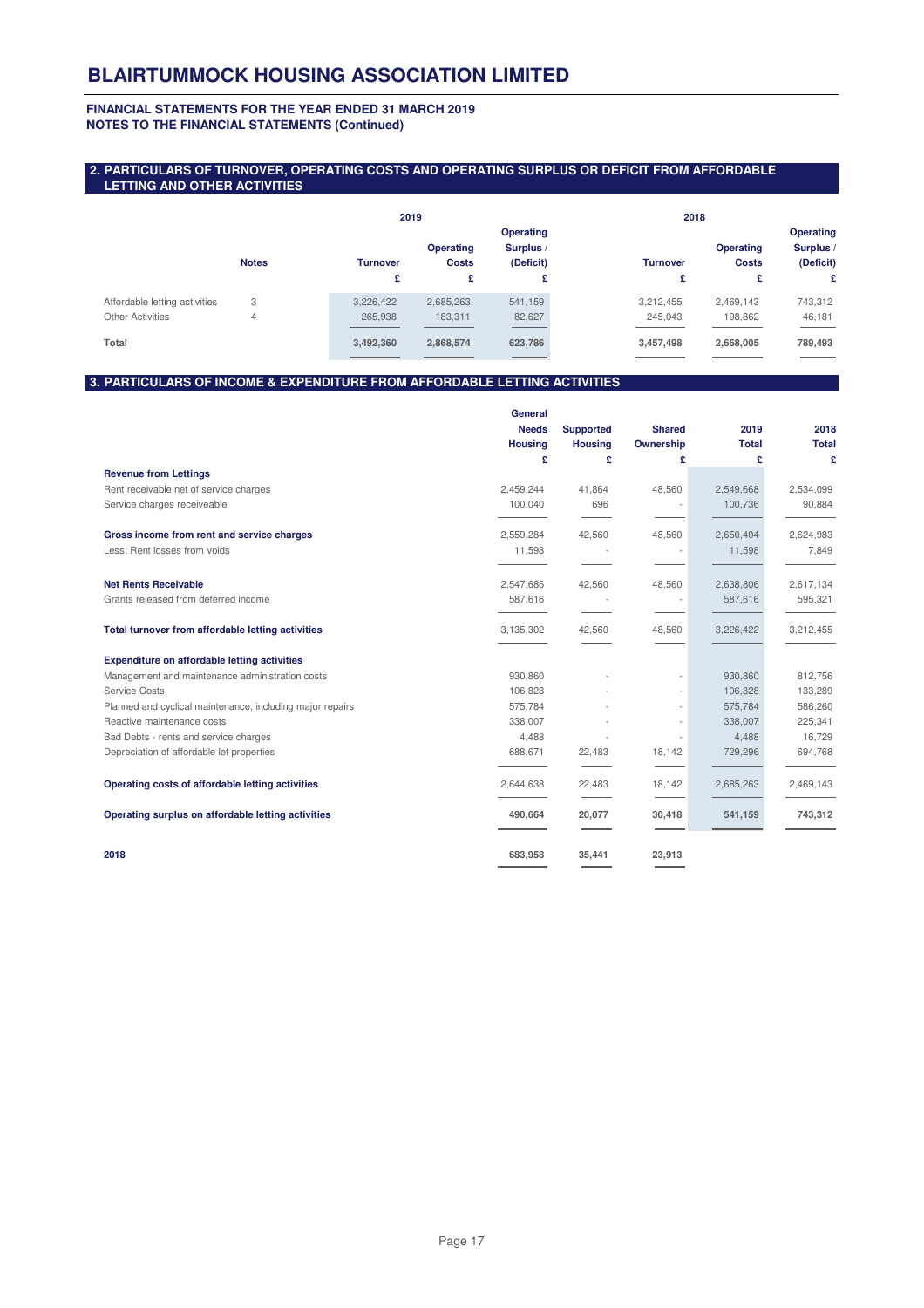## **FINANCIAL STATEMENTS FOR THE YEAR ENDED 31 MARCH 2019NOTES TO THE FINANCIAL STATEMENTS (Continued)**

## **4. PARTICULARS OF REVENUE, OPERATING COSTS AND OPERATING SURPLUS OR DEFICIT FROM OTHER ACTIVITIES**

|                                    | <b>Grants</b><br><b>From</b><br><b>Scottish</b><br><b>Ministers</b> | Other<br>Revenue<br><b>Grants</b>           | Other<br><b>Income</b>                       | Total<br><b>Turnover</b> | <b>Operating</b><br><b>Costs</b><br>Other    | Operating<br><b>Surplus</b><br>/(Deficit)<br>2019 | <b>Operating</b><br><b>Surplus</b><br>/(Deficit)<br>2018 |
|------------------------------------|---------------------------------------------------------------------|---------------------------------------------|----------------------------------------------|--------------------------|----------------------------------------------|---------------------------------------------------|----------------------------------------------------------|
|                                    | £                                                                   | £                                           | £                                            | £                        | £                                            | £                                                 | £                                                        |
| Wider role activities              | 110,000                                                             | 12,264                                      |                                              | 122,264                  | 122,521                                      | (257)                                             | 7,286                                                    |
| Insurance Claim                    | $\sim$                                                              | $\overline{\phantom{a}}$                    | 58,588                                       | 58,588                   | $\overline{\phantom{a}}$                     | 58,588                                            | $\sim$                                                   |
| Factoring                          | $\sim$                                                              | $\sim$                                      | 13,333                                       | 13,333                   | 6,395                                        | 6,938                                             | 2,922                                                    |
| Other Income - Creche              |                                                                     | $\sim$                                      | 13,231                                       | 13,231                   | 1,015                                        | 12,216                                            | 13,630                                                   |
| Development administration         | $\sim$                                                              | $\overline{\phantom{a}}$                    | 1,814                                        | 1,814                    | $\sim$                                       | 1,814                                             | 1,367                                                    |
| Other activities                   |                                                                     | 31,149                                      | 25,559                                       | 56,708                   | 53,380                                       | 3,328<br>___                                      | 20,976                                                   |
| <b>Total From Other Activities</b> | 110,000<br>_____                                                    | 43,413<br>the control of the control of the | 112,525<br><b>Contract Contract Contract</b> | 265,938                  | 183,311<br>the control of the control of the | 82,627<br><b>Contract Contract</b>                | 46,181                                                   |
| 2018                               | 142,000                                                             | 48,788                                      | 54,255                                       | 245,043                  | 198,862                                      | 46,181<br>____                                    |                                                          |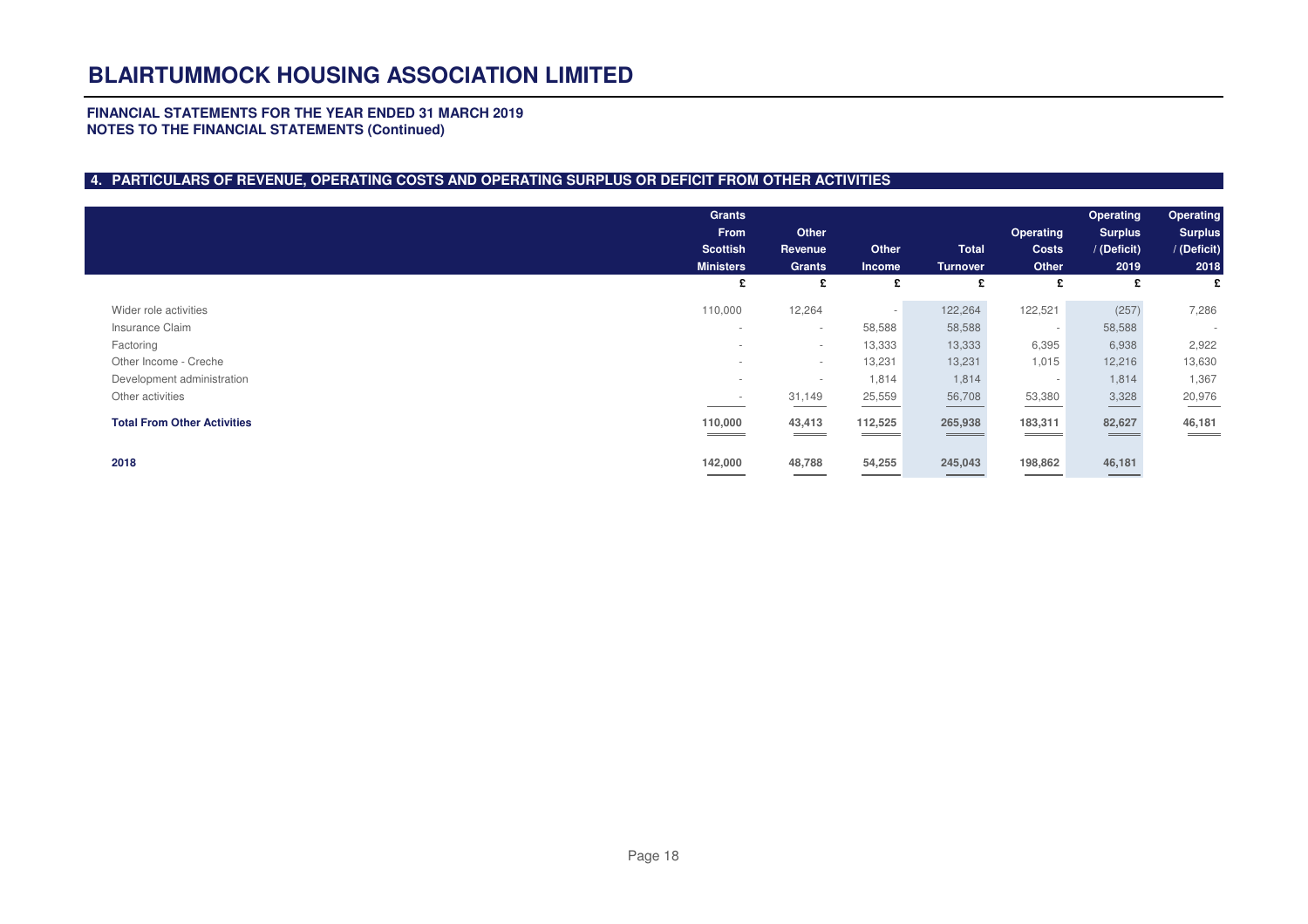## **FINANCIAL STATEMENTS FOR THE YEAR ENDED 31 MARCH 2019 NOTES TO THE FINANCIAL STATEMENTS (Continued)**

## **5. OFFICERS' EMOLUMENTS**

| The Officers are defined in the Co-operative and Community Benefit                                                 | 2019    | 2018    |
|--------------------------------------------------------------------------------------------------------------------|---------|---------|
| Societies Act 2014 as the members of the Management Committee,<br>managers and employees of the Association.       |         | £       |
| Aggregate Emoluments payable to Officers with Emoluments greater than<br>£60,000 (excluding Pension Contributions) | 66,242  | 62,915  |
| Pension contributions made on behalf on Officers with emoluments greater<br>than £60,000                           | 7.045   | 6,725   |
| Emoluments payable to Chief Executive (excluding pension contributions)                                            | 66,242  | 62,915  |
| Total Emoluments paid to key management personnel                                                                  | 215,854 | 208,319 |

The number of Officers, including the highest paid Officer, who received emoluments over £60,000 was in the following ranges:-

|    | £60,001 to £70,000                                                                                                              | <b>Number</b>                                    | <b>Number</b>                                   |
|----|---------------------------------------------------------------------------------------------------------------------------------|--------------------------------------------------|-------------------------------------------------|
| 6. | <b>EMPLOYEE INFORMATION</b>                                                                                                     |                                                  |                                                 |
|    |                                                                                                                                 | 2019                                             | 2018                                            |
|    |                                                                                                                                 | No.                                              | No.                                             |
|    | The average total number of Employees employed during the year was:                                                             | 14                                               | 14                                              |
|    | Staff Costs were:                                                                                                               |                                                  | £                                               |
|    | <b>Wages and Salaries</b><br><b>Social Security Costs</b><br><b>Other Pension Costs</b><br>Temporary, Agency and Seconded Staff | 484,945<br>47,432<br>49,225<br>10,437<br>592,039 | 458,989<br>44,233<br>49,140<br>2,325<br>554,687 |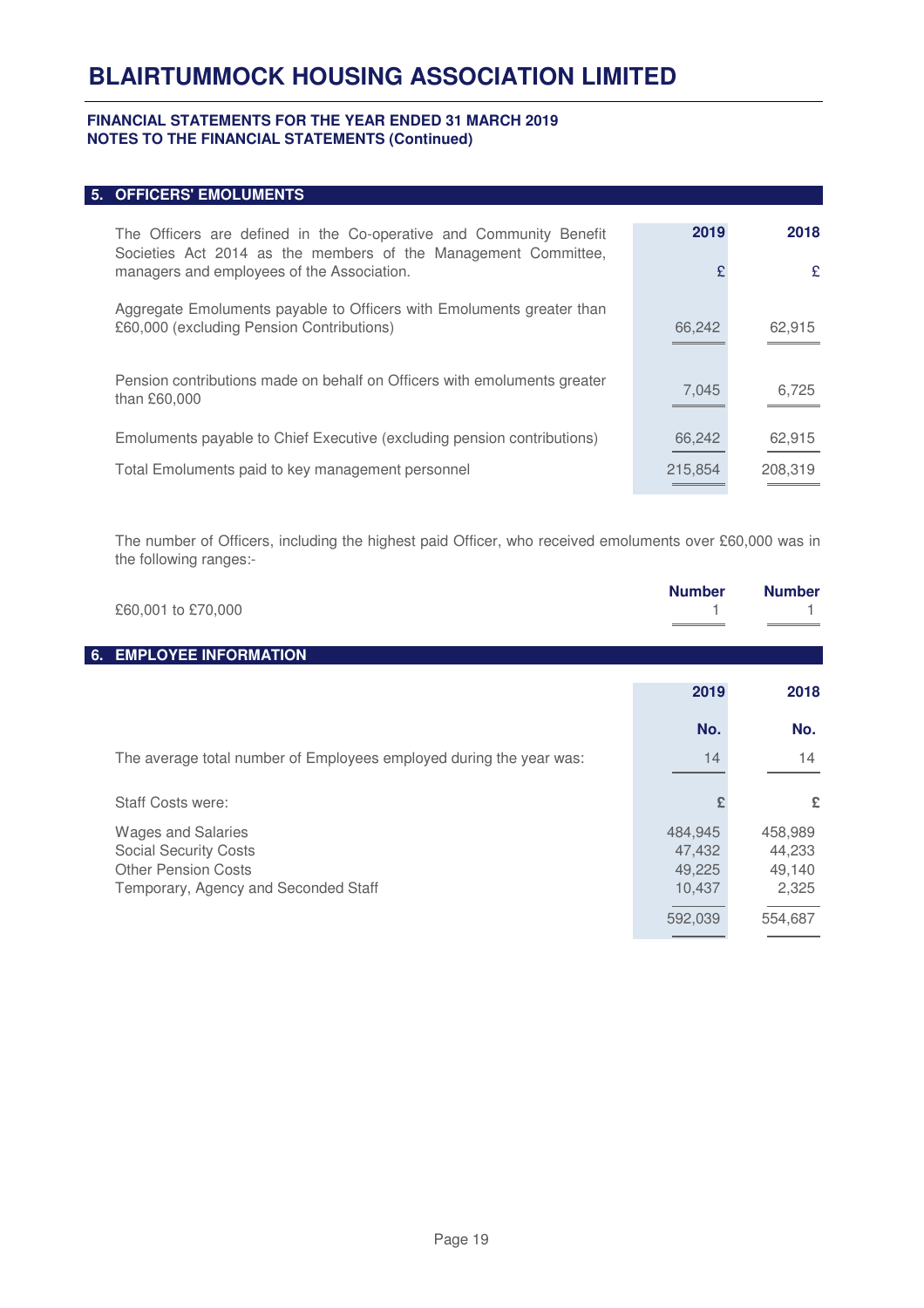## **FINANCIAL STATEMENTS FOR THE YEAR ENDED 31 MARCH 2019 NOTES TO THE FINANCIAL STATEMENTS (Continued)**

| 7. | GAIN / (LOSS) ON SALE OF HOUSING STOCK                                                                                                                                                                                                  |                                                  |                                                    |
|----|-----------------------------------------------------------------------------------------------------------------------------------------------------------------------------------------------------------------------------------------|--------------------------------------------------|----------------------------------------------------|
|    |                                                                                                                                                                                                                                         | 2019<br>£                                        | 2018<br>£                                          |
|    | Sales Proceeds<br>Cost of Sales                                                                                                                                                                                                         | 63,592<br>53,260                                 | 97,552<br>119,741                                  |
|    | Gain / (Loss) On Sale Of Housing Stock                                                                                                                                                                                                  | 10,332                                           | (22,189)                                           |
| 8. | <b>INTEREST PAYABLE &amp; SIMILAR CHARGES</b>                                                                                                                                                                                           |                                                  |                                                    |
|    | On Bank Loans & Overdrafts                                                                                                                                                                                                              | 2019<br>£<br>142,269                             | 2018<br>£<br>179,915                               |
|    |                                                                                                                                                                                                                                         |                                                  |                                                    |
| 9. | <b>SURPLUS FOR THE YEAR</b>                                                                                                                                                                                                             |                                                  |                                                    |
|    | Surplus For The Year is stated after charging/(crediting):<br>Depreciation - Tangible Owned Fixed Assets<br>Auditors' Remuneration - Audit Services<br>Auditors' Remuneration - Other Services<br>(Loss) / gain on sale of fixed assets | 2019<br>£<br>769,471<br>8,220<br>2,881<br>10,332 | 2018<br>£<br>727,739<br>8,910<br>2,785<br>(22,189) |

## **10. TAX ON SURPLUS ON ORDINARY ACTIVITIES**

The Association is a Registered Scottish Charity and is not liable to United Kingdom Corporation Tax on its charitable activities.

| <b>11. OTHER FINANCE INCOME / CHARGES</b>   |        |         |
|---------------------------------------------|--------|---------|
|                                             |        |         |
|                                             | 2019   | 2018    |
|                                             |        |         |
| Unwinding of Discounted Pension Liabilities | 15.000 | (1,000) |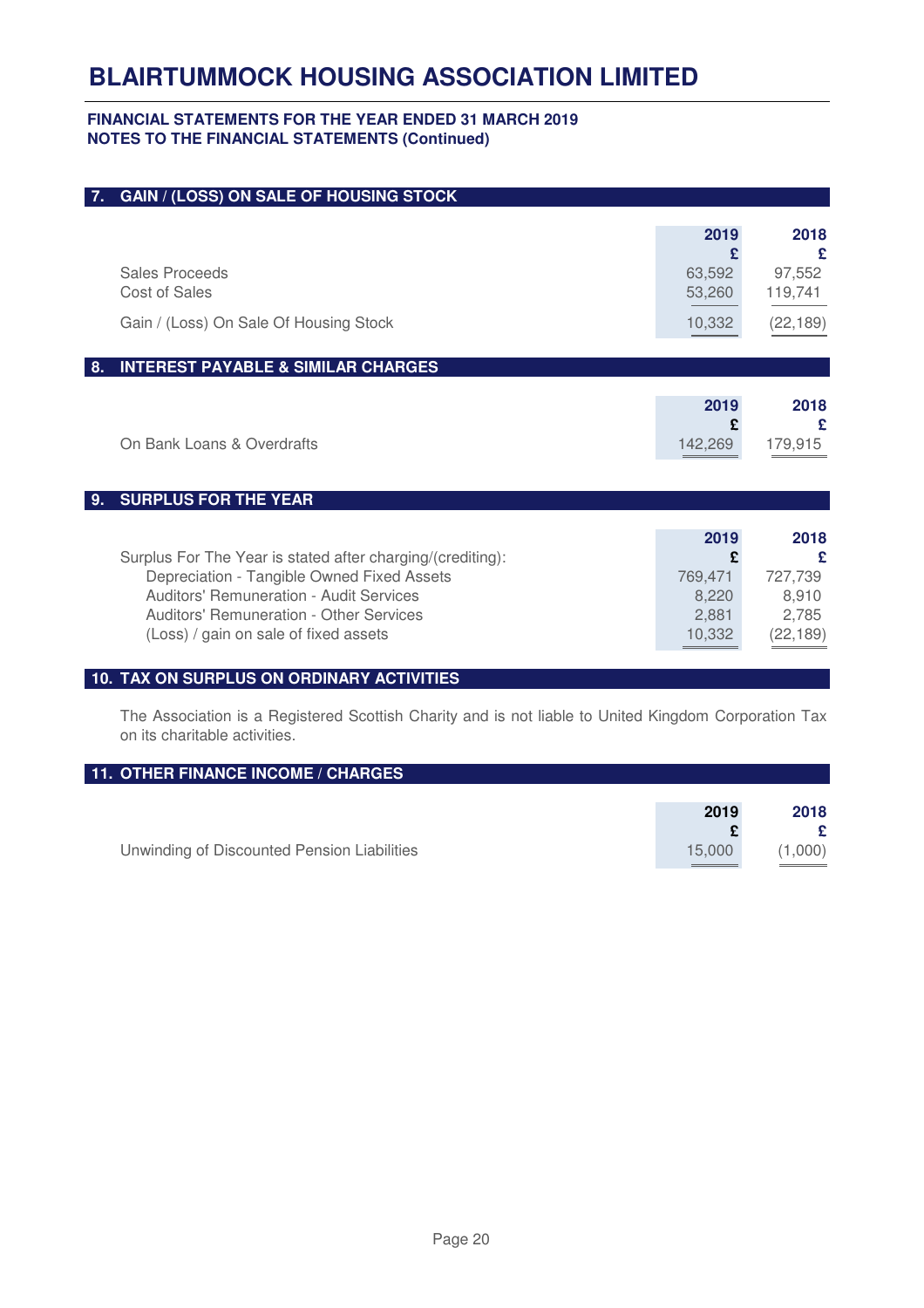### **FINANCIAL STATEMENTS FOR THE YEAR ENDED 31 MARCH 2019 NOTES TO THE FINANCIAL STATEMENTS (Continued)**

### **12. NON-CURRENT ASSETS**

| (a) Housing Properties        | <b>Housing</b><br><b>Properties</b><br><b>Held</b><br>for Letting<br>£ | <b>Shared</b><br>Ownership<br><b>Completed</b><br>£ | <b>Total</b><br>£     |
|-------------------------------|------------------------------------------------------------------------|-----------------------------------------------------|-----------------------|
| <b>COST</b>                   |                                                                        |                                                     |                       |
| As at 1 April 2018            | 33,470,410                                                             | 938,399                                             | 34,408,809            |
| Additions<br><b>Disposals</b> | 608,314<br>(327, 224)                                                  |                                                     | 608,314<br>(327, 224) |
| <b>Transfers</b>              | 46,979                                                                 | (46, 979)                                           |                       |
|                               |                                                                        |                                                     |                       |
| As at 31 March 2019           | 33,798,479                                                             | 891,420                                             | 34,689,899            |
| <b>DEPRECIATION</b>           |                                                                        |                                                     |                       |
| As at 1 April 2018            | 10,405,194                                                             | 272,267                                             | 10,677,461            |
| Charge for Year               | 711,154                                                                | 18,142                                              | 729,296               |
| <b>Transfers</b>              | 20,671                                                                 | (20, 671)                                           |                       |
| Disposals                     | (256, 676)                                                             |                                                     | (256, 676)            |
| As at 31 March 2019           | 10,880,343                                                             | 269,738                                             | 11,150,081            |
| <b>NET BOOK VALUE</b>         |                                                                        |                                                     |                       |
| As at 31 March 2019           | 22,918,136                                                             | 621,682                                             | 23,539,818            |
| As at 31 March 2018           | 23,065,216                                                             | 666,132                                             | 23,731,348            |
|                               |                                                                        |                                                     |                       |

Additions to housing properties include capitalised development administration costs of £Nil (2018 - £Nil) and capitalised major repair costs to existing properties of £608,314 (2018 - £98,337).

All land and housing properties are heritable.

Total expenditure on existing properties in the year amounted to £1,522,105 (2018 - £909,938). The amount capitalised is £608,314 (2018 - £98,337) with the balance charged to the statement of comprehensive income. The amounts capitalised can be further split between component replacement of £655,293 (2018 - £98,337) and improvement of £Nil (2018 - £Nil).

The Association's Lenders have standard securities over Housing Property with a carrying value of £18,233,499 (2018 - £18,321,380).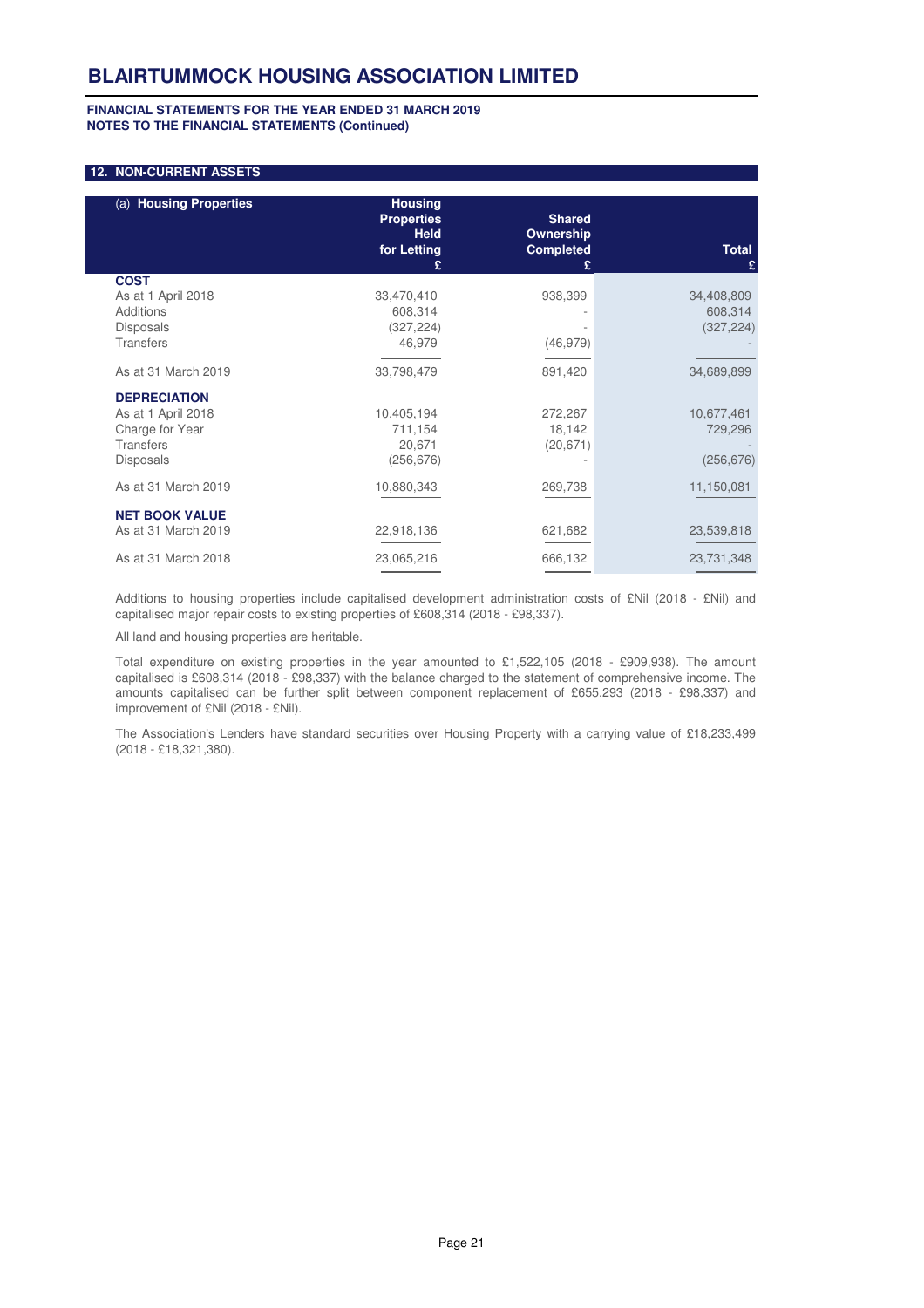#### **FINANCIAL STATEMENTS FOR THE YEAR ENDED 31 MARCH 2019 NOTES TO THE FINANCIAL STATEMENTS (Continued)**

## **12. NON CURRENT ASSETS (Continued)**

| (b) Other Tangible Assets                                                                       | <b>Office</b><br><b>Premises</b><br>£ | <b>Furniture</b><br>& Equipment<br>£ | <b>Computer</b><br><b>Equipment</b><br>£ | <b>Total</b><br>£  |
|-------------------------------------------------------------------------------------------------|---------------------------------------|--------------------------------------|------------------------------------------|--------------------|
| <b>COST</b><br>As at 1 April 2018<br>Additions                                                  | 1,476,771<br>4,151                    | 51,025                               | 68,393<br>2,966                          | 1,596,189<br>7,117 |
| As at 31 March 2019                                                                             | 1,480,922                             | 51,025                               | 71,359                                   | 1,603,306          |
| <b>AGGREGATE DEPRECIATION</b><br>As at 1 April 2018<br>Charge for year                          | 392,760<br>31,307                     | 42,216<br>2,279                      | 61,067<br>6,589                          | 496,043<br>40,175  |
| As at 31 March 2019                                                                             | 424,067                               | 44,495                               | 67,656                                   | 536,218            |
| <b>NET BOOK VALUE</b><br>As at 31 March 2019                                                    | 1,056,855                             | 6,530                                | 3,703                                    | 1,067,088          |
| As at 31 March 2018                                                                             | 1,084,011                             | 8,809                                | 7,326                                    | 1,100,146          |
| <b>13. CAPITAL COMMITMENTS</b>                                                                  |                                       |                                      |                                          |                    |
|                                                                                                 |                                       |                                      | 2019<br>£                                | 2018<br>£          |
| Capital Expenditure that has been contracted for but has not been provided for in the Financial |                                       |                                      |                                          |                    |

486,249 461,686

Statements

The above commitments will be financed by the Association's own resources.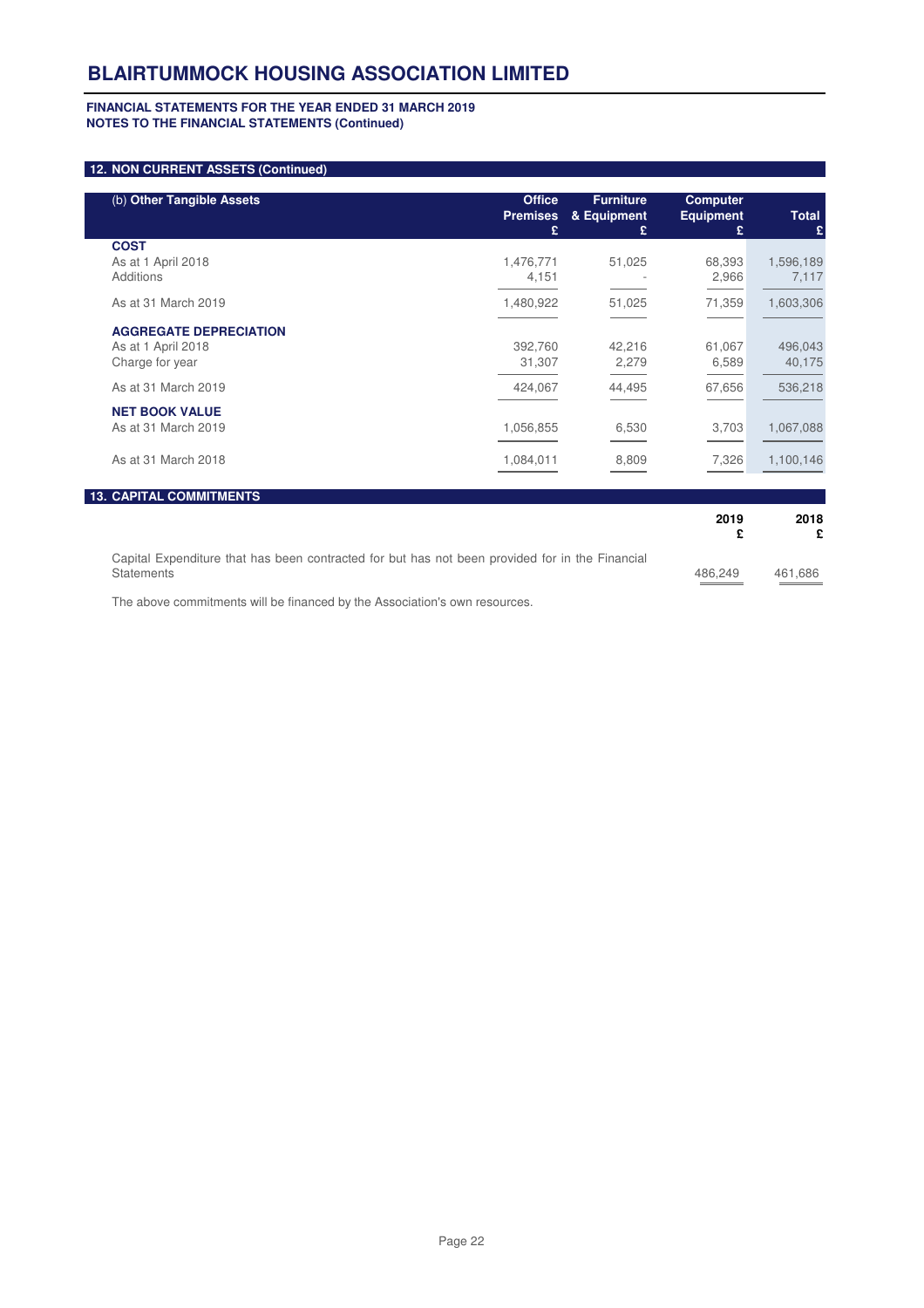#### **FINANCIAL STATEMENTS FOR THE YEAR ENDED 31 MARCH 2019 NOTES TO THE FINANCIAL STATEMENTS (Continued)**

## **15. RECEIVABLES: AMOUNTS FALLING DUE WITHIN ONE YEAR**

| Arrears of Rent & Service Charges<br><b>Less: Provision for Doubtful Debts</b><br><b>Other Receivables</b> | 2019<br>66,086<br>(50, 187)<br>15,899<br>146,134<br>162,033 | 2018<br>£<br>101,048<br>(70, 972)<br>30,076<br>94,851<br>124,927 |
|------------------------------------------------------------------------------------------------------------|-------------------------------------------------------------|------------------------------------------------------------------|
| <b>16. PAYABLES: AMOUNTS FALLING DUE WITHIN ONE YEAR</b>                                                   |                                                             |                                                                  |
|                                                                                                            | 2019                                                        | 2018<br>£                                                        |
| Housing Loans                                                                                              | 189,015                                                     | 251,306                                                          |
| <b>Trade Payables</b>                                                                                      | 110,929                                                     | 59,749                                                           |
| Rent Received in Advance                                                                                   | 85,176                                                      | 55,517                                                           |
| Social Housing Grant in Advance                                                                            |                                                             | 27,809                                                           |
| Other Taxation and Social Security                                                                         | 12,456                                                      | 11,652                                                           |
| Amounts Due to Group Undertakings                                                                          | 21,635                                                      | 69,552                                                           |
| Other Payables                                                                                             | 49,362                                                      | 67,675                                                           |
| Liability for Past Service Contributions<br>Accruals and Deferred Income                                   |                                                             | 92,548                                                           |
|                                                                                                            | 39,214                                                      | 46,017                                                           |
|                                                                                                            | 507,787                                                     | 681,825                                                          |

At the balance sheet date there were pension contributions outstanding of £14,241 (2018 - £14,216).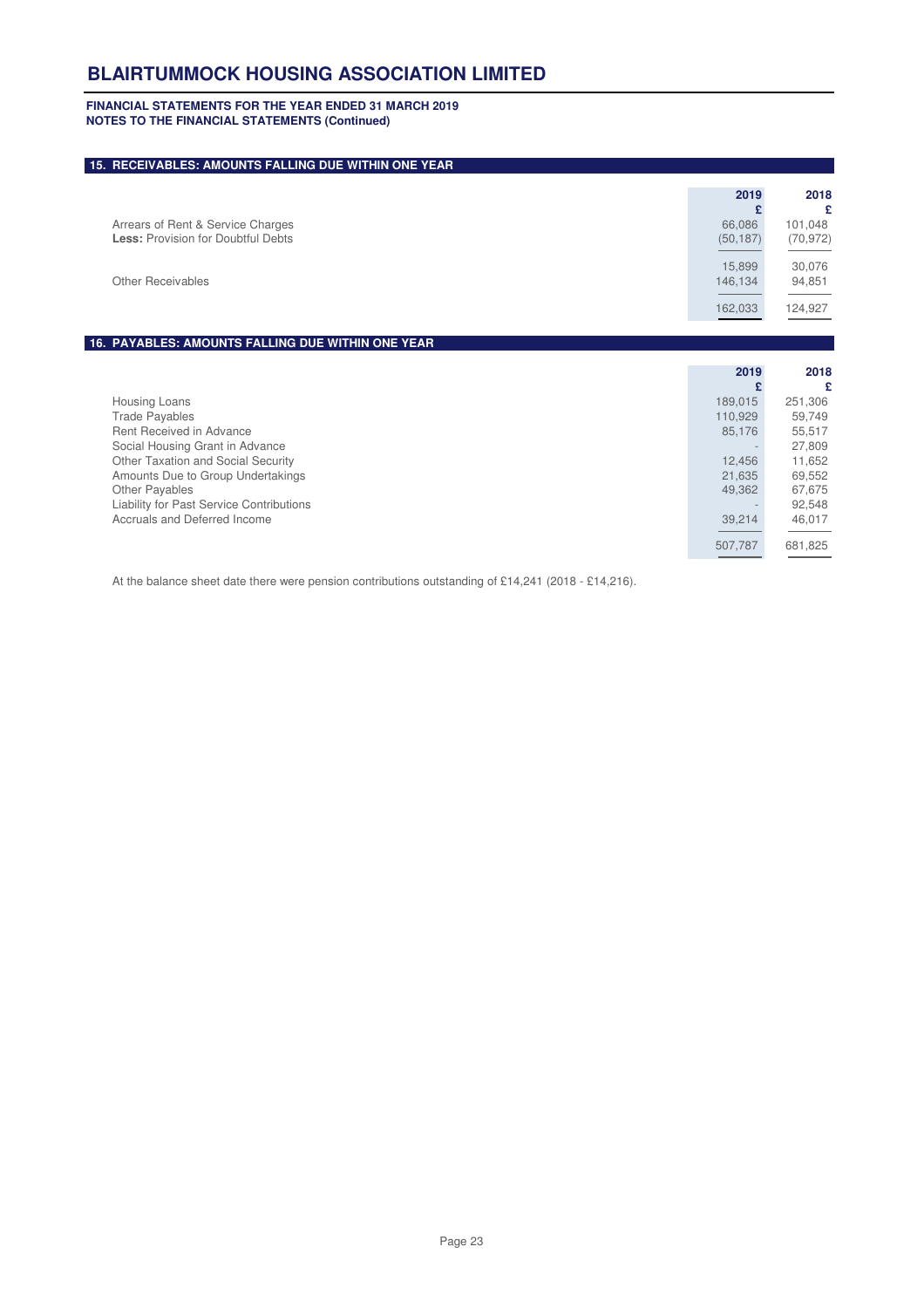#### **FINANCIAL STATEMENTS FOR THE YEAR ENDED 31 MARCH 2019 NOTES TO THE FINANCIAL STATEMENTS (Continued)**

## **17. PAYABLES: AMOUNTS FALLING DUE AFTER MORE THAN ONE YEAR**

|                                                           | 2019      | 2018      |
|-----------------------------------------------------------|-----------|-----------|
| Liability for Past Service Contributions                  |           | 274,196   |
| Housing Loans                                             | 3,769,569 | 4,704,841 |
|                                                           | 3,769,569 | 4,979,037 |
| <b>Housing Loans</b>                                      |           |           |
| Amounts due within one year                               | 189,015   | 251,306   |
| Amounts due in one year or more but less than two years   | 194,146   | 259,460   |
| Amounts due in two years or more but less than five years | 598,603   | 828,670   |
| Amounts due in more than five years                       | 2,976,820 | 3,616,710 |
|                                                           | 3,958,584 | 4,956,146 |
| Less: Amount shown in Current Liabilities                 | 189,015   | 251,306   |
|                                                           | 3,769,569 | 4,704,840 |
|                                                           |           |           |
| <b>Liability for Past Service Contributions</b>           |           |           |
| Amounts due within one year                               |           | 92,548    |
| Amounts due in one year or more but less than two years   |           | 95,325    |
| Amounts due in two years or more but less than five years |           | 178,871   |
| Amounts due in more than five years                       |           |           |
|                                                           |           | 366,744   |
| Less: Amount shown in Current Liabilities                 |           | 92,548    |
|                                                           |           | 274,196   |

The Association has a number of long-term housing loans the terms and conditions of which are as follows:

| Lender     | <b>Number of Properties Secured</b>                                    | <b>Effective</b><br><b>Interest Rate</b> | <b>Maturity</b><br>(Year) | Variable /<br><b>Fixed</b> |
|------------|------------------------------------------------------------------------|------------------------------------------|---------------------------|----------------------------|
| Nationwide | Standard security over Standard securities over 184 prop Libor + 0.45% |                                          | 2035                      | Variable                   |
| Nationwide | Standard security over Standard securities over 184 sam Libor + 0.45%  |                                          | 2036                      | Variable                   |
| Nationwide | Standard security over Standard securities over 184 sam Libor + 0.45%  |                                          | 2036                      | Variable                   |
| Clydesdale | Standard security over Standard securities over office an 6.1%         |                                          | 2029                      | Fixed                      |
| Clydesdale | Standard security over Standard securities over office an 5.9%         |                                          | 2029                      | Fixed                      |
| Clydesdale | Standard security over Standard securities over 170 pror 5.4%          |                                          | 2040                      | Fixed                      |

All of the Association's bank borrowings are repayable on a monthly basis with the principal being amortised over the term of the loans.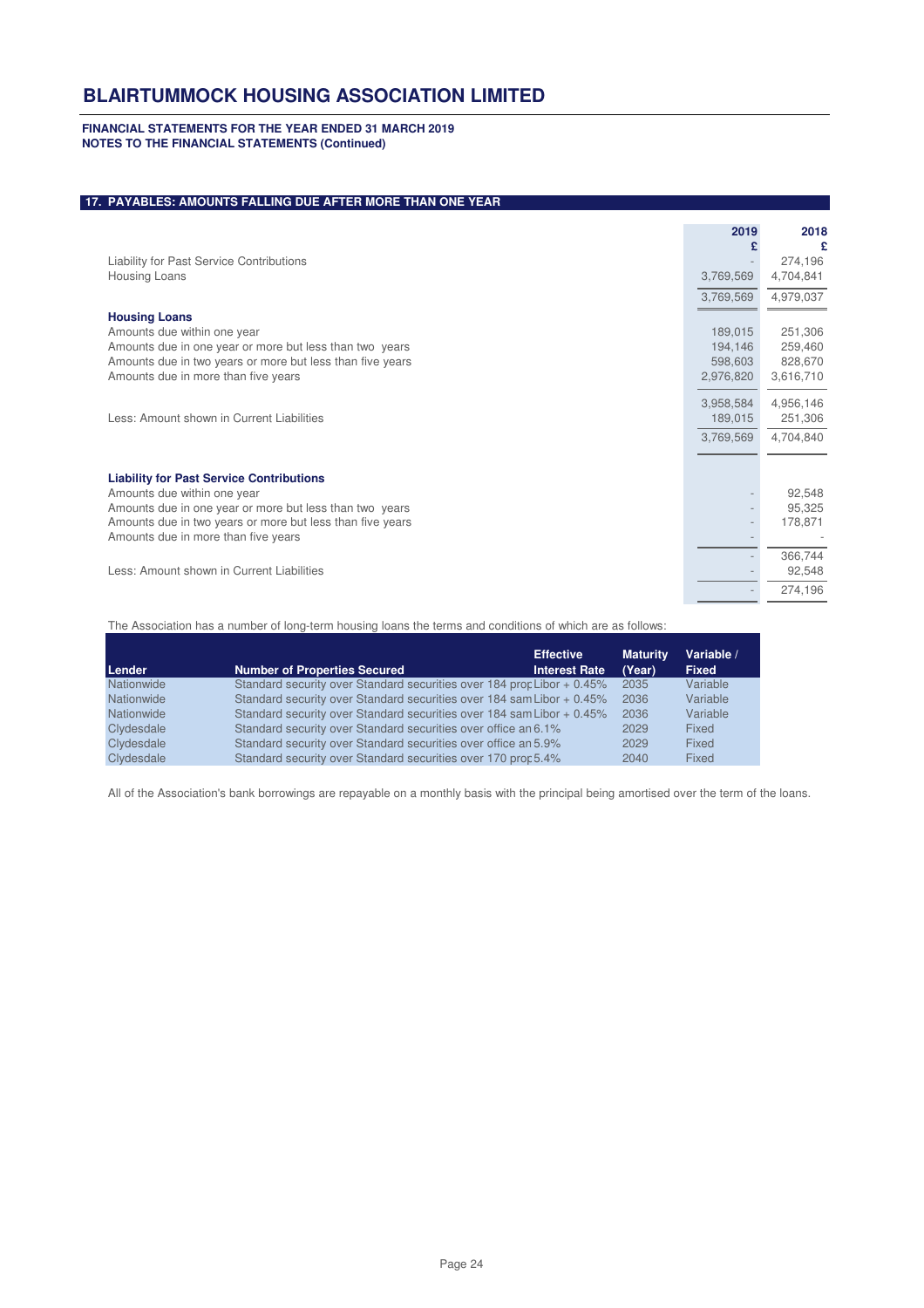#### **FINANCIAL STATEMENTS FOR THE YEAR ENDED 31 MARCH 2019 NOTES TO THE FINANCIAL STATEMENTS (Continued)**

## **18. STATEMENT OF CASH FLOWS**

| Reconciliation of surplus for the year to net cash inflow from operating activities | 2019       | 2018       |
|-------------------------------------------------------------------------------------|------------|------------|
|                                                                                     |            | £          |
| Surplus for the year                                                                | 533,417    | 636,785    |
| Depreciation                                                                        | 736,558    | 736,503    |
| Gain on disposal                                                                    | (10, 332)  | 22,189     |
| Amortisation of Intangible Fixed Assets                                             |            |            |
| Amortisation of Capital Grants                                                      | (556, 810) | (650, 301) |
| Change in stock                                                                     |            | 39,162     |
| Change in properties developed for resale                                           |            |            |
| Change in debtors                                                                   | (37, 106)  | (88, 436)  |
| Change in creditors                                                                 | 8,610      |            |
| Unwinding of Discount on Pension Liability                                          | (74,000)   |            |
| Release of Negative Goodwill                                                        | (27, 622)  | (27, 228)  |
| Transfer of interest to financial activities                                        | 75,933     | 158,747    |
| Change in loan to subsidiary                                                        |            | 7,500      |
| Share Capital Written Off                                                           | (2)        | (6)        |
| Net cash inflow from operating activities                                           | 648.646    | 834,915    |

| Reconciliation of net cash flow to movement in net debt | 2019       |                                                | 2018    |                                                                |
|---------------------------------------------------------|------------|------------------------------------------------|---------|----------------------------------------------------------------|
|                                                         |            |                                                |         |                                                                |
| (Decrease) / increase in cash                           | (102, 261) |                                                | 160.127 |                                                                |
| Cashflow from change in net debt                        | 407.063    |                                                | 411.748 |                                                                |
| Movement in net debt during the year                    |            | 304.802                                        |         | 571.875                                                        |
| Net debt at 1st April 2018                              |            | (960, 800)                                     |         | (1,532,675)                                                    |
| Net debt at 31 March 2019                               |            | (655.998)<br><b>Contract Contract Contract</b> |         | (960, 800)<br>$\sim$ $\sim$ $\sim$ $\sim$ $\sim$ $\sim$ $\sim$ |

| 31 March 2019 |
|---------------|
| 143.725       |
|               |
|               |
| 143,725       |
| 3,158,861     |
| (189, 015)    |
| (3,769,569)   |
| (655,998)     |
|               |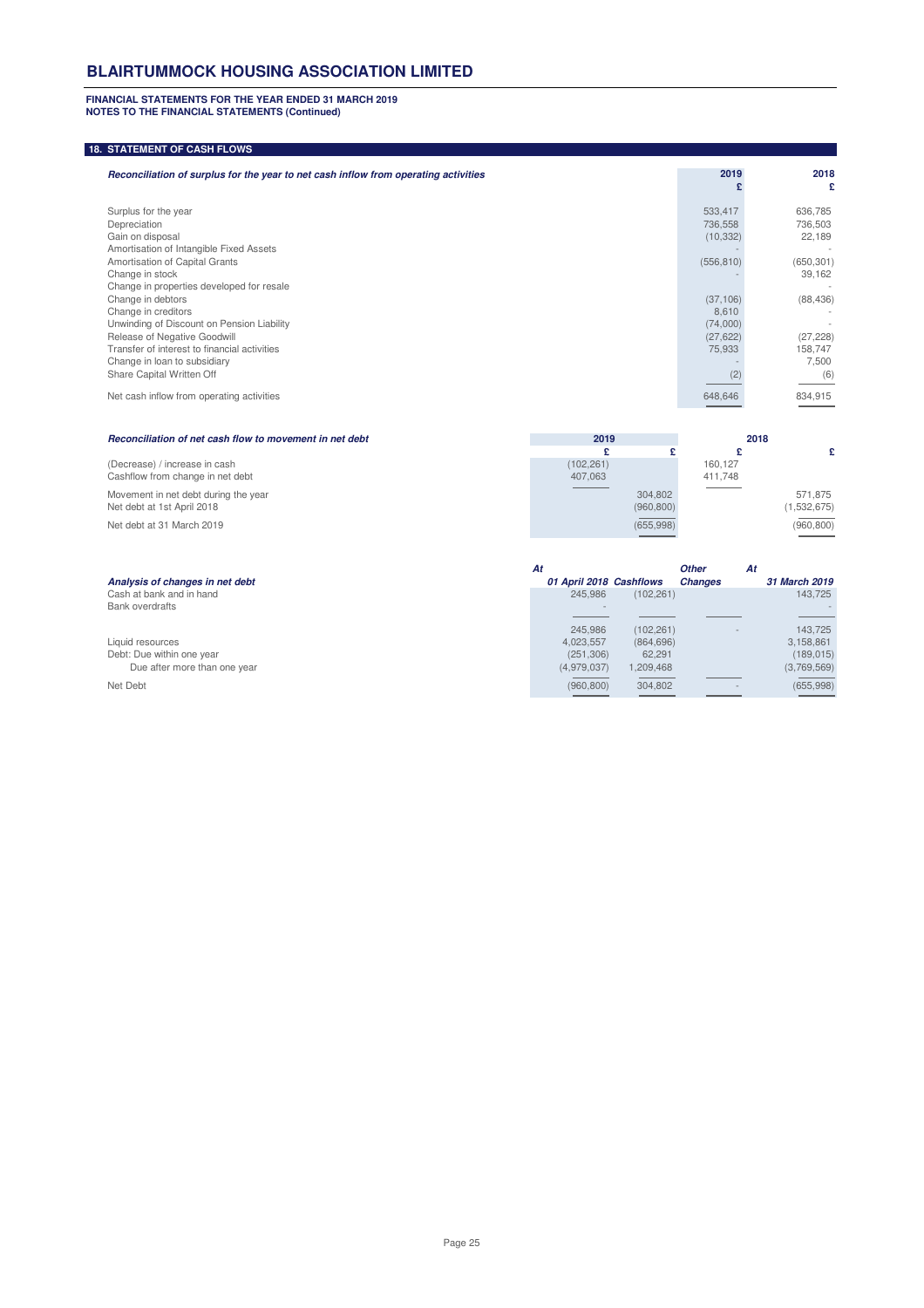#### **FINANCIAL STATEMENTS FOR THE YEAR ENDED 31 MARCH 2019 NOTES TO THE FINANCIAL STATEMENTS (Continued)**

## **19. DEFERRED INCOME**

|                                                                                                                                  | <b>Housing</b><br><b>Properties</b><br><b>Held</b><br>for Letting<br>£ | <b>Shared</b><br>Ownership<br>Completed<br>۶ | <b>Total</b><br>£                      |
|----------------------------------------------------------------------------------------------------------------------------------|------------------------------------------------------------------------|----------------------------------------------|----------------------------------------|
| <b>Social Housing Grants</b><br>As at 1 April 2018<br>Additions in the year<br>Eliminated on disposal of components and property | 11,983,320<br>37,535<br>(30, 214)                                      | 470,514<br>٠<br>(19,987)                     | 12,453,834<br>37,535<br>(50, 201)      |
| Amortisation in year<br>As at 31 March 2019<br><b>Net book value</b><br>As at 31 March 2019                                      | (533, 161)<br>11,457,480                                               | (14, 258)<br>436,269<br>436,269              | (547, 419)<br>11,893,749<br>11,893,749 |
| As at 31 March 2018                                                                                                              | 11,457,480<br>11,983,320                                               | 470,514                                      | 12,453,834                             |
| <b>Other Grants</b><br>As at 1 April 2018<br>Amortisation in year                                                                | 288,237<br>(9, 391)                                                    |                                              | 288,237<br>(9, 391)                    |
| As at 31 March 2019<br><b>Net book value</b><br>As at 31 March 2019                                                              | 278,846<br>278,846                                                     |                                              | 278,846<br>278,846                     |
| As at 31 March 2018<br>Total grants net book value as at 31 March 2019                                                           | 288,237<br>11,736,326                                                  | 436,269                                      | 288,237<br>12,172,595                  |
| Total grants net book value as at 31 March 2018                                                                                  | 12,271,557                                                             | 470,514                                      | 12,742,071                             |

This is expected to be released to the Statement of Comprehensive Income in the following years:

| Amounts due within one year<br>Amounts due in one year or more | 2019<br>556,810<br>11,615,785<br>12,172,595 | 2018<br>£<br>567,859<br>12,174,212<br>12,742,071 |
|----------------------------------------------------------------|---------------------------------------------|--------------------------------------------------|
| <b>20. SHARE CAPITAL</b>                                       |                                             |                                                  |
| Shares of £1 each Issued and Fully Paid                        | 2019                                        | 2018                                             |
| As at 1 April 2018                                             | 111                                         | £<br>114                                         |
| Issued in year                                                 | 6                                           | 3                                                |
| Cancelled in year                                              | (2)                                         | (6)                                              |
|                                                                |                                             |                                                  |
| As at 31 March 2019                                            | 115                                         | 111                                              |

Each member of the Association holds one share of £1 in the Association. These shares carry no rights to dividend or distributions on a winding up. When a shareholder ceases to be a member, that person's share is cancelled and the amount paid thereon becomes the property of the Association. Each member has a right to vote at members' meetings.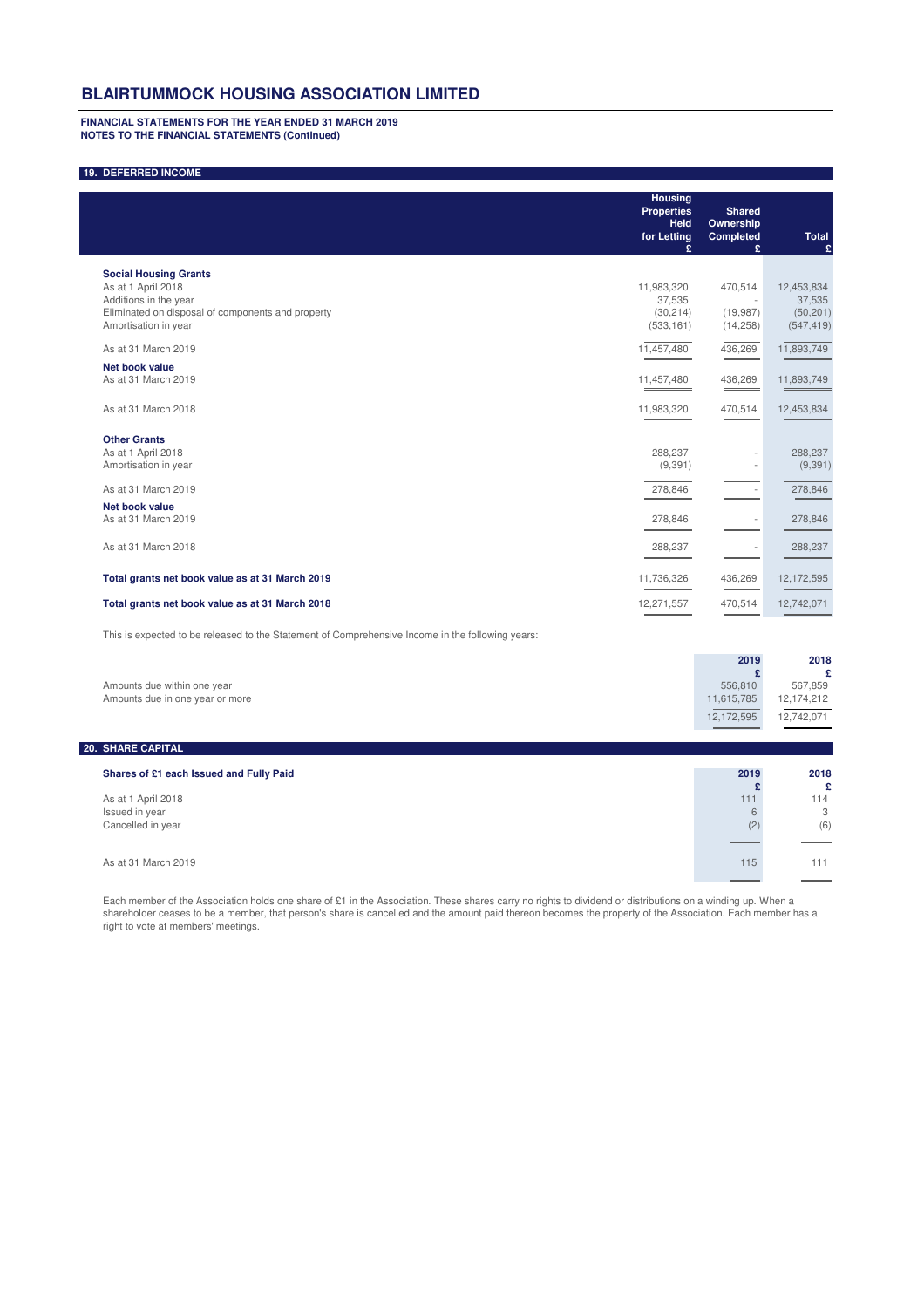#### **FINANCIAL STATEMENTS FOR THE YEAR ENDED 31 MARCH 2019 NOTES TO THE FINANCIAL STATEMENTS (Continued)**

#### **21. HOUSING STOCK**

| The number of units of accommodation in management | 2019 | 2018 |
|----------------------------------------------------|------|------|
| at the year end was:-                              | No.  | No.  |
| General Needs - Built by Association               | 605  | 605  |
| General Needs - Purchased by Association           | 107  | 107  |
| <b>Shared Ownership</b>                            | 21   | 22   |
|                                                    | 733  | 734  |

#### **22. RELATED PARTY TRANSACTIONS**

Members of the Management Committee are related parties of the Association as defined by Financial Reporting Standard 102.

Any transactions between the Association and any entity with which a Management Committee member has a connection with is made at arm's length and is under normal commercial terms.

| Transactions with Management Committee members (and their close family) were as follows:                                                           |        |        |
|----------------------------------------------------------------------------------------------------------------------------------------------------|--------|--------|
|                                                                                                                                                    | 2019   | 2018   |
|                                                                                                                                                    |        | £      |
| Rent received from tenants on the Management Committee and their close                                                                             |        |        |
| family members                                                                                                                                     | 46,072 | 41,209 |
|                                                                                                                                                    |        |        |
| At the year end total rent arrears owed by the tenant members on the Management Committee (and their close family) were<br>£2,347 (2018 - £2,034). |        |        |
| Members of the Management Committee who are tenants                                                                                                | 9      | 9      |
| Members of the Management Committee who are owner occupiers                                                                                        |        | 1.     |

One of the Management Committee is a Director of the The Pavillion (Greater Easterhouse) Limited. The Pavillion (Greater Easterhouse) Limited has a loan from the Association of £603 (2018: £1,407).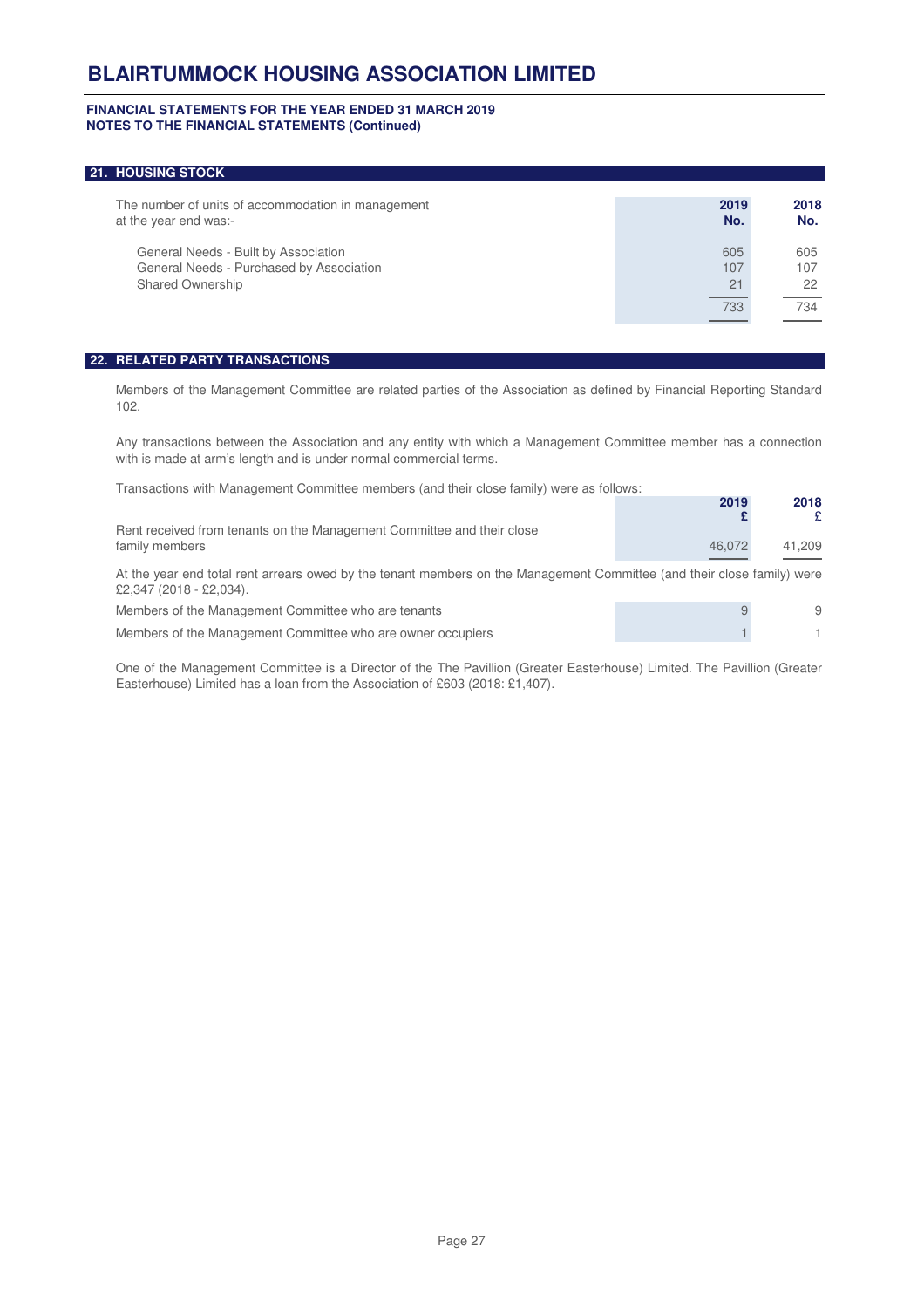## **FINANCIAL STATEMENTS FOR THE YEAR ENDED 31 MARCH 2019 NOTES TO THE FINANCIAL STATEMENTS (Continued)**

## **23. NEGATIVE GOODWILL**

|                         | 2019      | 2018                |
|-------------------------|-----------|---------------------|
|                         |           | £                   |
| As at 1 April 2018      |           | 1,284,660 1,311,888 |
| Release during the year | (27, 622) | (27, 228)           |
| As at 31 March 2019     |           | 1,257,038 1,284,660 |

### **24. DETAILS OF ASSOCIATION**

The Association is a Registered Society registered with the Financial Conduct Authority and is domiciled in Scotland.

The Association's principal place of business is 45 Boyndie Street, Glasgow, G34 9JL.

The Association is a Registered Social Landlord and Scottish Charity that owns and manages social housing property in Blairtummock.

## **25. MANAGEMENT COMMITTEE MEMBER EMOLUMENTS**

Management Committee members received £2,052 (2018 - £2,270) in the year by way of reimbursement of expenses. No remuneration is paid to Management Committee members in respect of their duties to the Association.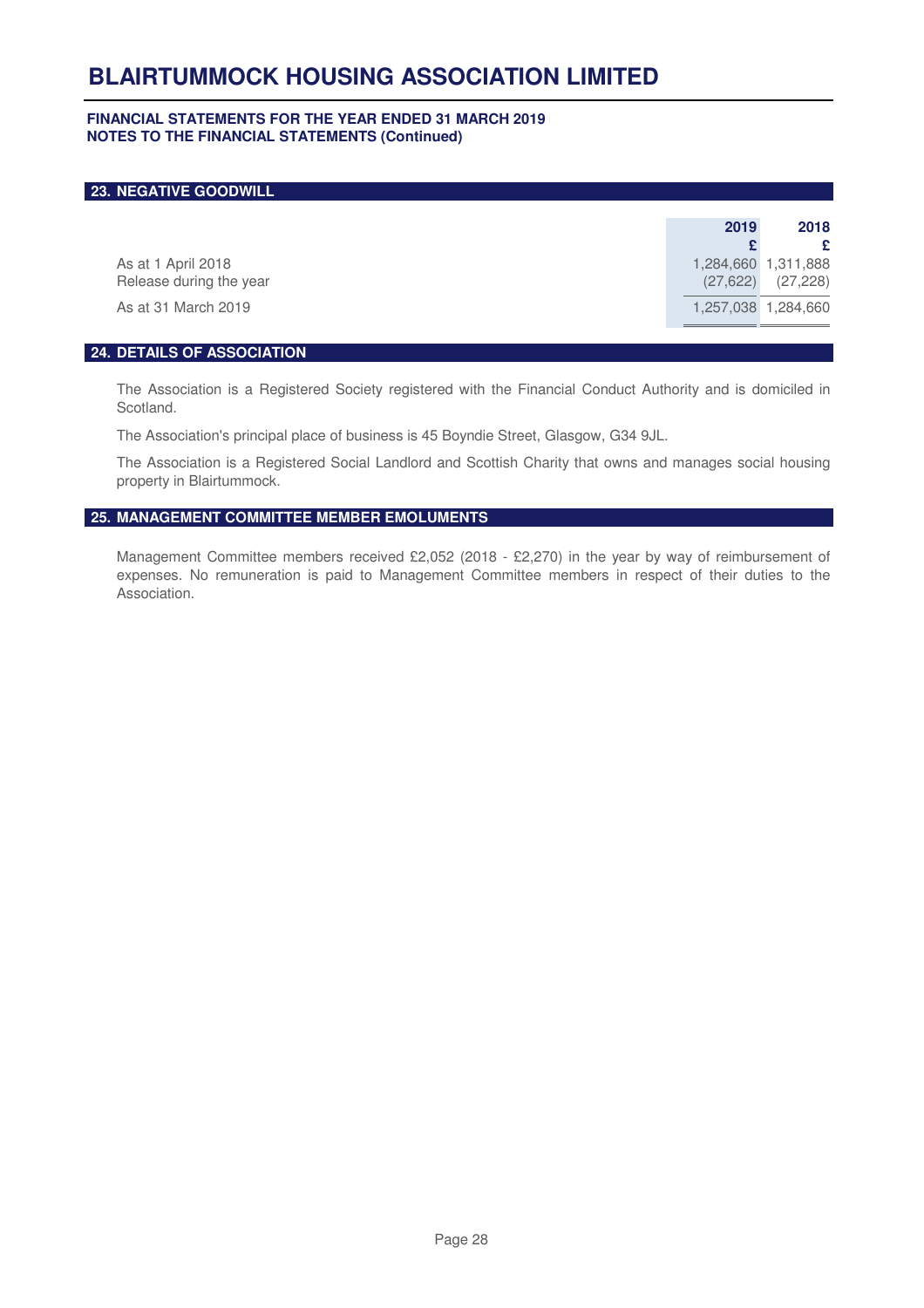### **FINANCIAL STATEMENTS FOR THE YEAR ENDED 31 MARCH 2019 NOTES TO THE FINANCIAL STATEMENTS (Continued)**

#### **26. INVESTMENTS**

| <b>Short term deposits</b> |           |           |
|----------------------------|-----------|-----------|
|                            | 2019      | 2018      |
|                            |           |           |
| Short term deposits        | 3,158,861 | 4,023,557 |

In the opinion of the Management Committee the aggregate value of the assets of the subsidiary is not less than the aggregate of the amounts at which those assets are stated in the Association's balance sheet.

The Association has a 100% owned subsidiary named Blairtummock & Rogerfield Opportunities. The relationship between the Association and its subsidiary is set out in an independence agreement between both parties.

During the year Blairtummock Housing Assocaition Limited provided development, management and financial services to Blairtummock and Rogerfield Opportunities for which a charge of £4,159 (2018: £Nil) was made.

During the year, the Association recharged rates and insurance to the subsidiary totalling £4,585 (208: £Nil). The Associations looks after deposits and makes payments on behalf of the subsidiary. The Association also provides the charity with the use of the community hall free of charge. As a result, at the statement of financial position date the Association owed £21,635 (2018: £69,835) to the subsidiary.

The aggregate amount of capital and reserves and the results of Blairtummock & Rogerfield Opportunities for the year ended 31 March 2019 were as follows:

|                      | 2019 | 2018    |
|----------------------|------|---------|
|                      |      | £       |
| Capital & Reserves   |      | 107,117 |
|                      |      |         |
| Surplus for the year |      | 71,196  |
|                      |      |         |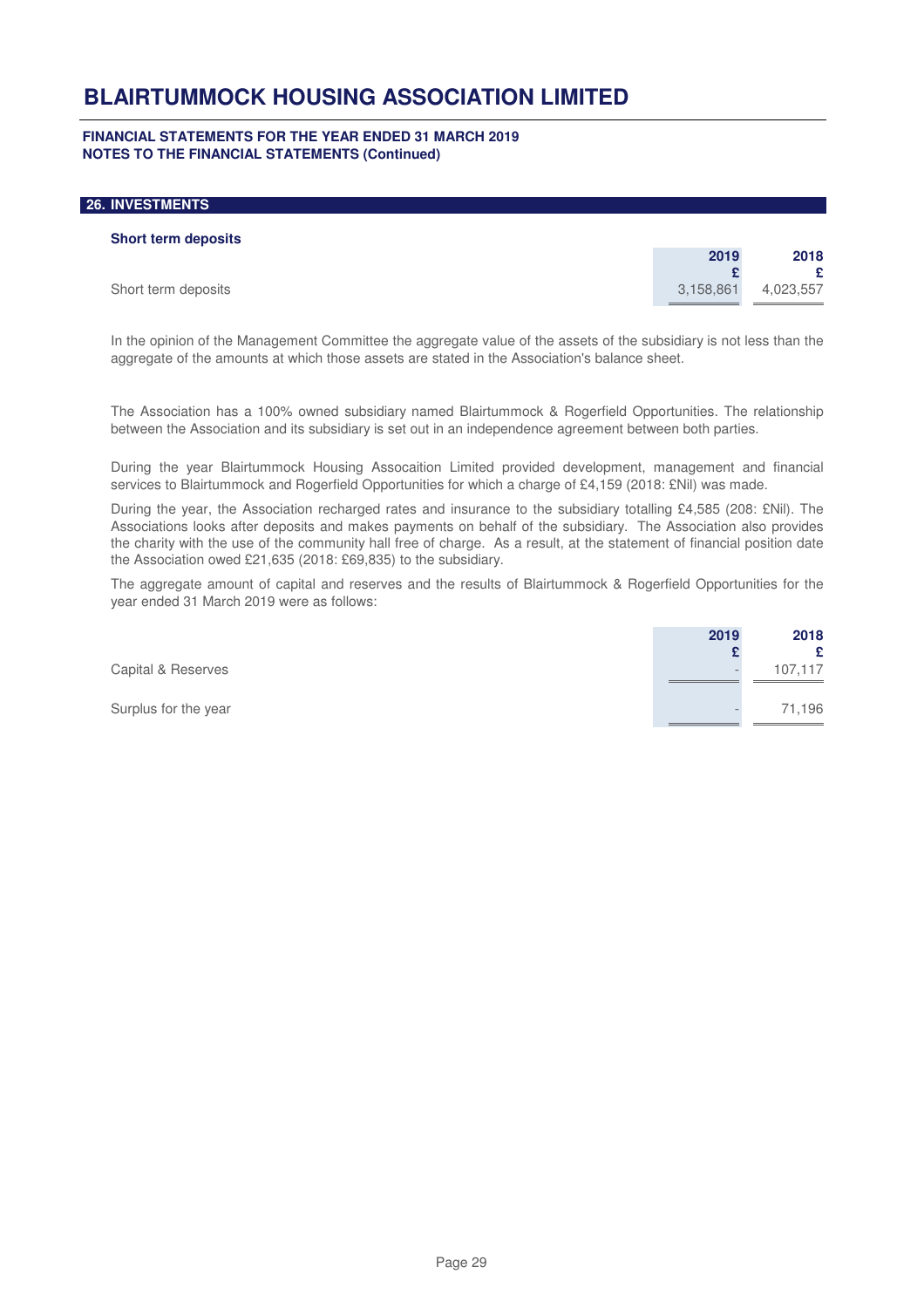## **FINANCIAL STATEMENTS FOR THE YEAR ENDED 31 MARCH 2019 NOTES TO THE FINANCIAL STATEMENTS (Continued)**

## **27. RETIREMENT BENEFIT OBLIGATIONS**

## **Scottish Housing Association Pension Scheme**

Blairtummock Housing Association Limited participated in the Scottish Housing Association Pension Scheme (the scheme).

The last valuation of the Scheme was performed as at 30th September 2015 by a professionally qualified actuary using the Projected Unit Credit method. The market value of the Scheme's assets at the valuation date was £612m. The valuation revealed a shortfall of assets compared with the value of liabilities of £198m (equivalent to a past service funding level of 76%).

The Scheme operates on a 'last man standing' basis, meaning that in the event of an employer withdrawing from the Scheme and being unable to pay its share of the debt on withdrawal. Then the liability of the withdrawing employer is re-apportioned amongst the remaining employer. Therefore in certain circumstances the Association may become liable for the obligations of a third party.

The administering authority has responsibility for the management of the Fund. As most of the Fund's investments are equity based, there is an inherent risk of volatility in the investment market having a significant effect on the value of the fund's assets. In order to mitigate this risk, the Fund holds a diverse investment portfolio with a range of investment managers.

## **Change in Accounting Estimate**

The pension fund is administered by the Pensions Trust. Previously only the past service deficit was included as a liability in the financial statements as the Association's share of the pension assets and liabilities could not be determined. This year the Pension Trust have developed a method of calculating each member's share of the assets and liabilities of the scheme. The figures are available at 1 April 2018 and 31 March 2019. The Association has decided that this method is appropriate and provides a reasonable estimate of the pension assets and liabilities of the Association and has therefore adopted this valuation method.

In January 2019, the FRS issued FRED 71 (Draft amendments to FRS 102, The Financial Reporting Standard applicable in the UK and Republic of Ireland, Multiemployer defined benefit plans) which provides proposed changes to FRS 102 on how to treat the transition from defined contribution to defined benefit accounting. This method has been adopted by the Housing Association as the most appropriate treatment. As a result the change has been accounted for as change in accounting estimate.

Due to the change in accounting estimate the past service deficit liability has been removed as the liability is included in the pension liability now calculated by the actuary and shown under Pension and Other Provisions for Liabilities and Charges in the Balance Sheet. The change has been reflected in Other Comprehensive Income as follows: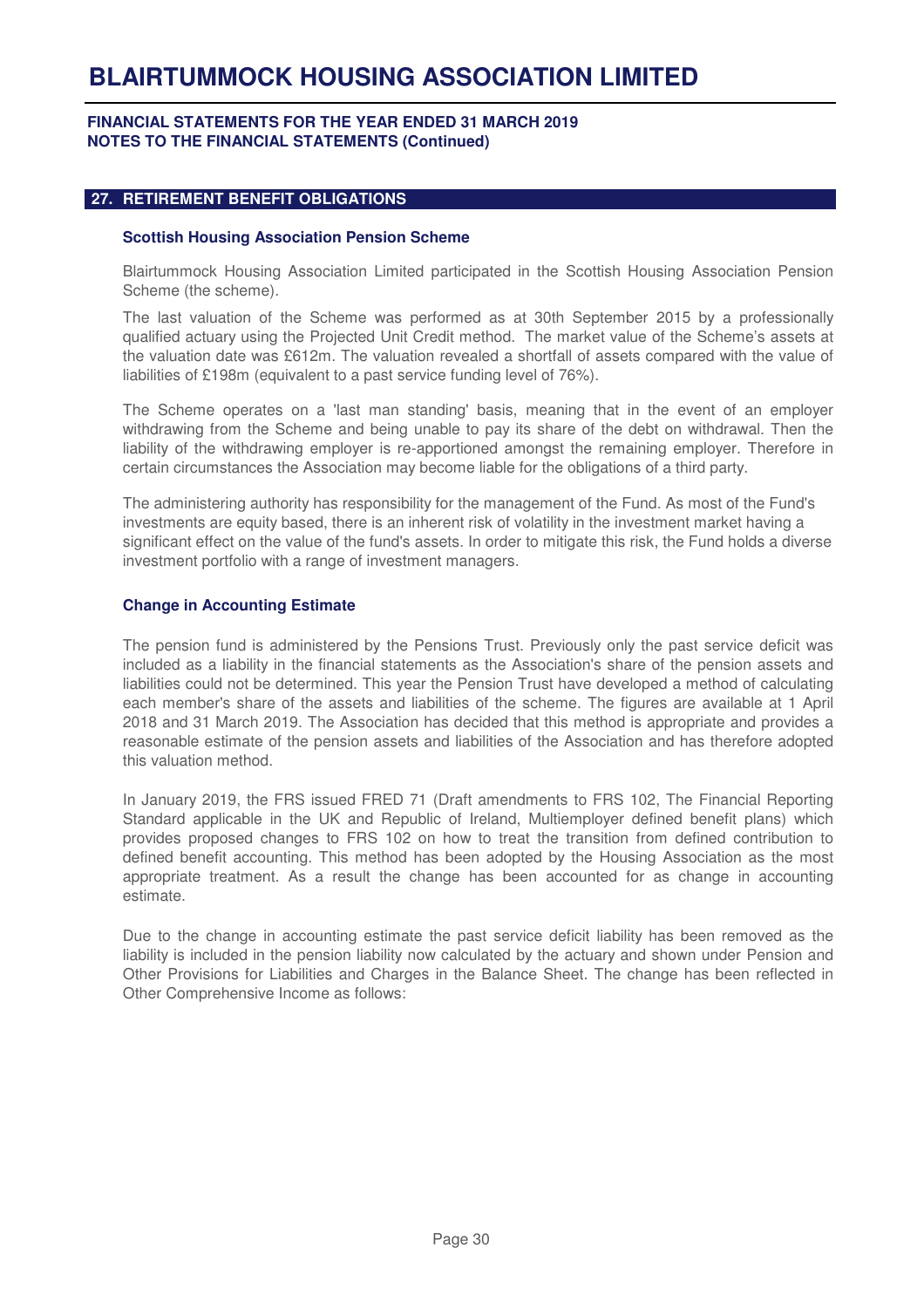## **FINANCIAL STATEMENTS FOR THE YEAR ENDED 31 MARCH 2019 NOTES TO THE FINANCIAL STATEMENTS (Continued)**

| 27. RETIREMENT BENEFIT OBLIGATIONS |         |
|------------------------------------|---------|
| Opening past service per actuary   | 640,000 |
| Opening past service deficit       | 366,744 |
|                                    | 273,256 |

As a result the unwinding of the past service deficit is no longer shown within finance charges. Instead the expenses, interest and other comprehensive income as detailed within this note are incorporated within the financial statements.

The following figures are prepared by the Actuaries in accordance with their understanding of FRS 102 and Guidance Note 36: Accounting for Retirement Benefits under FRS 102 issued by the Institute and Faculty of Actuaries.

## **Principal Actuarial Assumptions**

| Assumptions as at                              | 2019         | 2018         |
|------------------------------------------------|--------------|--------------|
|                                                | %p.a.        | %p.a.        |
| Salary increases                               | 3.3%         | 3.2%         |
| Pension increases                              | 2.3%         | 2.2%         |
| Discount rate                                  | 2.3%         | 2.6%         |
| The defined benefit obligation is estimated to |              |              |
| comprise of the following:                     |              |              |
|                                                | 2019<br>£000 | 2018<br>£000 |
| Employee members                               | 8            |              |
| Deferred pensioners                            | 5            |              |
| Pensioners                                     |              |              |
|                                                |              |              |
|                                                | 20           |              |
|                                                |              |              |

## **Mortality Rates**

Life expectancy is based on the PFA92 and PMA92 tables, with mortality improvements projected based on members' individual year of birth. Based on these assumptions, the average future life expectancies at age 65 are summarised below:

**Males Females**

|                           | (Years) (Years) |       |
|---------------------------|-----------------|-------|
| <b>Current Pensioners</b> | 21.7            | -23.4 |
| <b>Future Pensioners</b>  | -23.1           | 24.7  |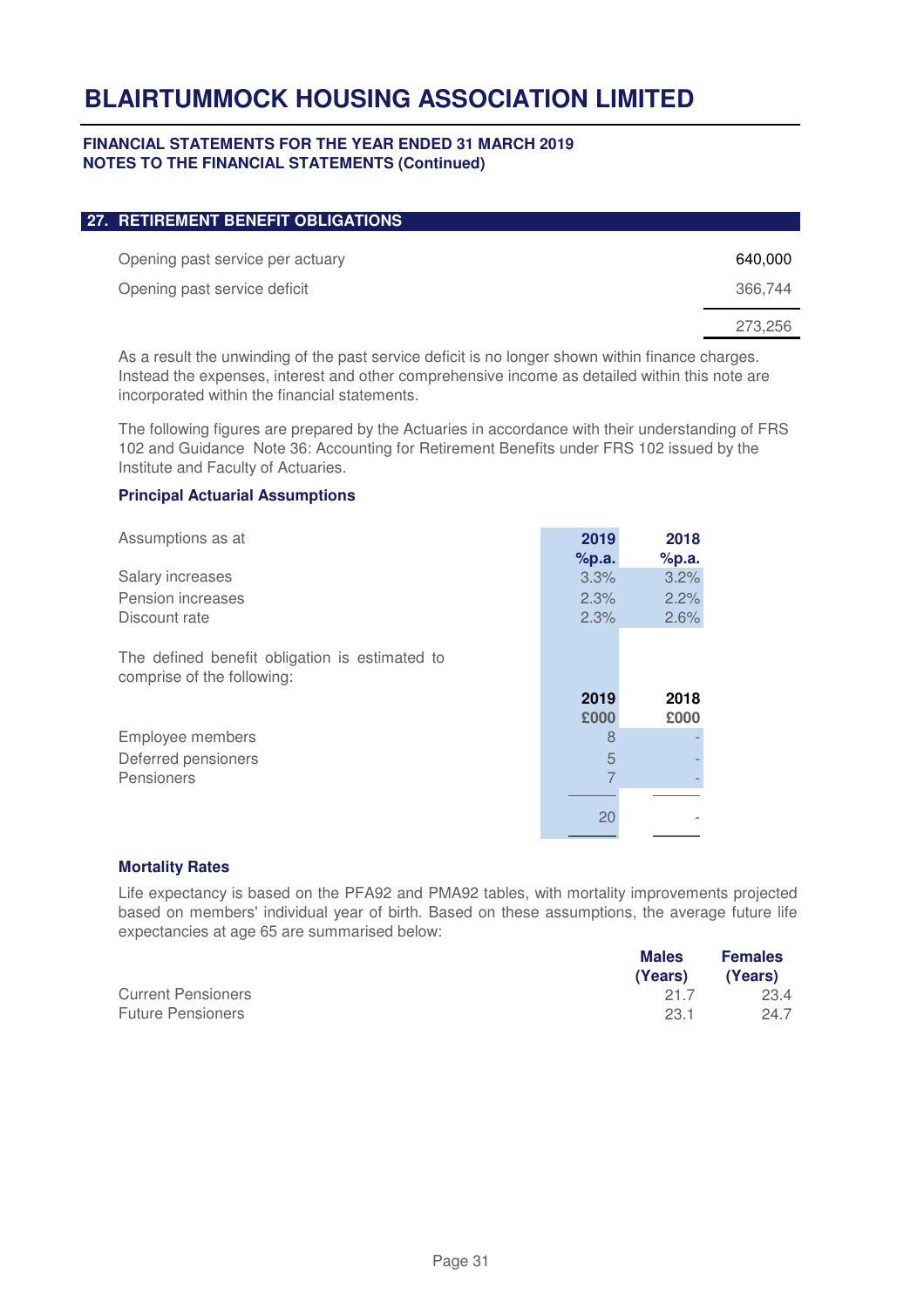## **FINANCIAL STATEMENTS FOR THE YEAR ENDED 31 MARCH 2019 NOTES TO THE FINANCIAL STATEMENTS (Continued)**

 **27. RETIREMENT BENEFIT OBLIGATIONS**

| Fair value of scheme assets by category                      |              |                     |
|--------------------------------------------------------------|--------------|---------------------|
|                                                              | 2019<br>£000 | 2018<br><b>£000</b> |
| Equities<br><b>Bonds</b>                                     | 1,326        | 1,312               |
| Property                                                     | 1,745<br>245 | 1,676<br>184        |
| Cash                                                         | 3            | 6                   |
|                                                              | 3,319        | 3,178               |
|                                                              |              |                     |
| <b>Net Pension Liability</b>                                 | 2019<br>£000 | 2018<br><b>£000</b> |
| Fair value of employer's assets                              | 3,319        | 3,178               |
| Present value of scheme liabilities                          | (4,015)      | (3,818)             |
|                                                              | (696)        | (640)               |
| Reconciliation of fair value of employer assets              |              |                     |
|                                                              | 2019         |                     |
|                                                              | £000         |                     |
| Opening fair value of employer assets                        | 3,178        |                     |
| <b>Expected Return on Assets</b>                             | 169          |                     |
| <b>Contributions by Members</b>                              |              |                     |
| Contributions by the Employer                                | 92           |                     |
| Actuarial Gains / (Losses)<br><b>Estimated Benefits Paid</b> |              |                     |
|                                                              | (120)        |                     |
| <b>Closing fair value</b>                                    | 3,319        |                     |
| <b>Reconciliation of defined benefit obligations</b>         |              |                     |
|                                                              | 2019         |                     |
|                                                              | £000         |                     |
| Opening defined benefit obligation                           | 3,818        |                     |
| <b>Current Service Cost</b>                                  | 3            |                     |
| <b>Interest Cost</b>                                         | 97           |                     |
| Contributions by members                                     |              |                     |
| <b>Actuarial Gains</b>                                       | 217          |                     |
| <b>Estimated Benefits Paid</b>                               | (120)        |                     |
| <b>Closing defined benefit obligation</b>                    | 4,015        |                     |